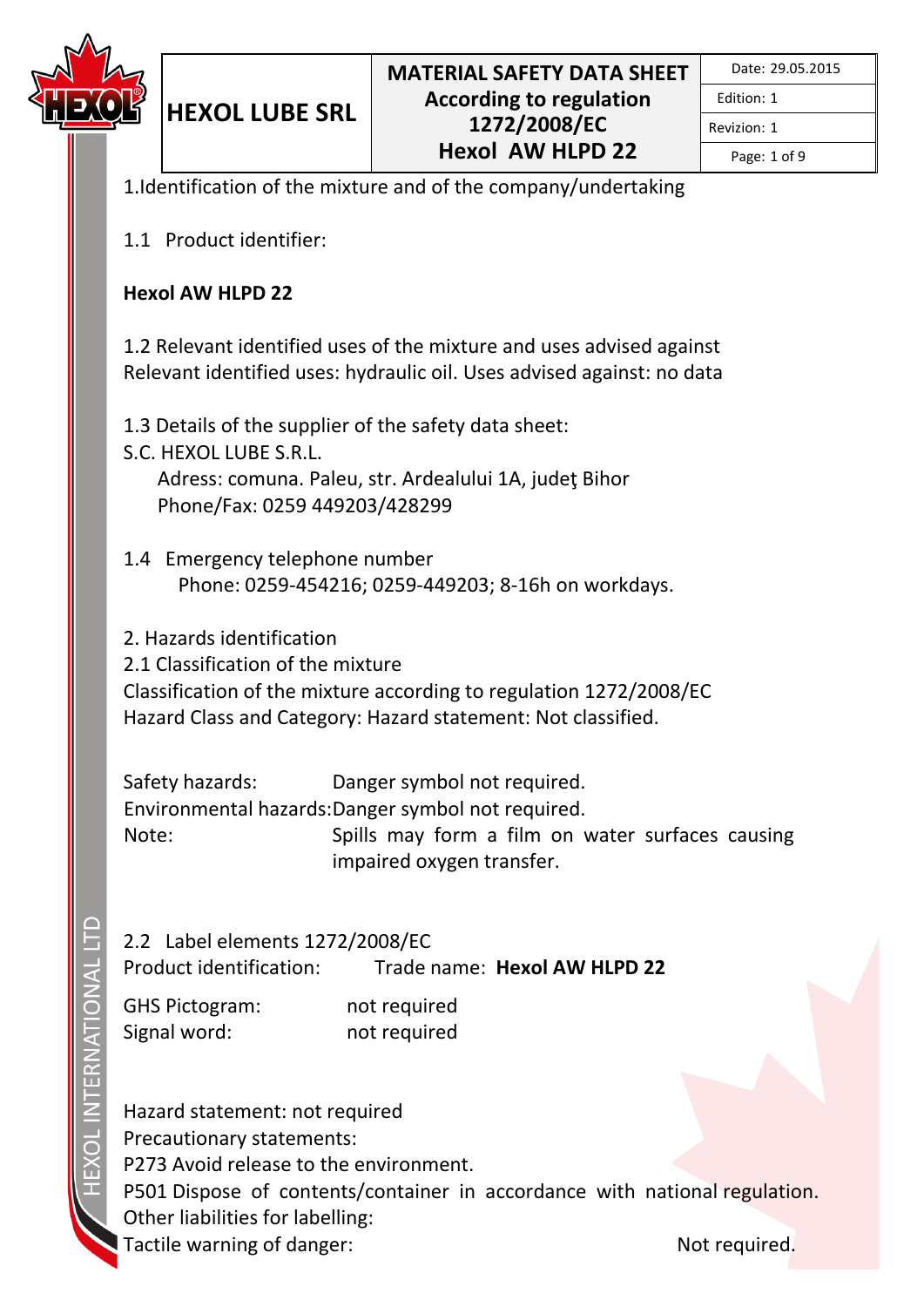

Revizion: 1

Page: 2 of 9

Transport classification: see section 14

**HEXOL LUBE SRL**

- 2.3 Other hazards: no data available
- 3. Composition/information on ingredients
- 3.2 Mixtures

Chemical description: Mixture of refined mineral base oils containing additives.

Component(s) / Hazardous component(s):

| Name                                                                                       | <b>EINECS</b><br>number | Cas number | <b>REACH No.</b>            | Hazard<br>statements | Conc.<br>%<br>(m/m) |
|--------------------------------------------------------------------------------------------|-------------------------|------------|-----------------------------|----------------------|---------------------|
| Lubricating oils<br>(petroleum), C>25*                                                     | 278-012-2               | 74869-22-0 |                             |                      | Max.<br>99.5        |
| Benzenamine, N-<br>Phenyl-,<br><b>ReactionProducts</b><br>With 2,4,4-Tri-<br>Methylpentene | 270-128-1               | 68411-46-1 | $01 -$<br>2119491299-<br>23 | H412                 | $0.15 -$<br>0.3     |
| Benzenesulphonic<br>acid, C10-16-alkyl<br>derivs., calcium<br>salts                        | 271-529-4               | 68584-23-6 | $\blacksquare$              | H319                 | $0.045 -$<br>0.11   |

\*: with exposure limit

The full text of each relevant R-, H- phrase and Hazard classes and cat. see in Section 16.

- 4. First aid measures
- 4.1Description of first aid measures

**TERNATIONAL**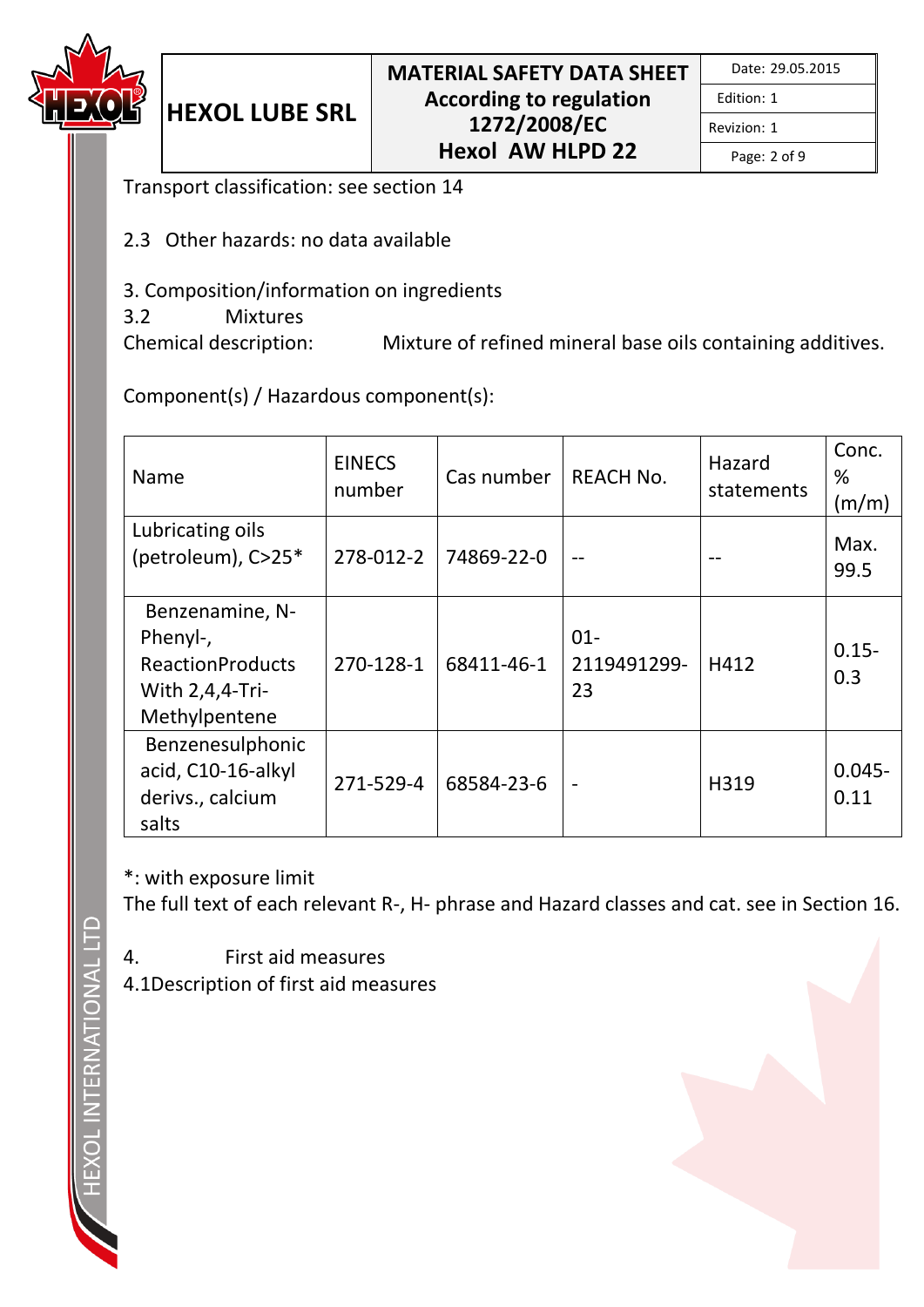

| Date: 29.05.2015 |  |
|------------------|--|
| Fdition: 1       |  |
| Revizion: 1      |  |
| Page: 3 of 9     |  |

General advice: Remove victim from exposure site. Ensure that the person have fresh air. Lieth person in lateral position and keep heat. In case of irregular breathing or respiratory arrest will apply artificial respiration.

First aid people should avoid exposure. It will use appropriate respiratory protection. If breathing has stopped, assist ventilation with mechanical device. Do not use mouth to mouth resuscitation. Take off all contaminated clothing immediately.

Inhalation: In case of accident by inhalation, remove casualty danger area and leave the rest. If symptoms persist, seek medical advice.

Skin contact: Remove contaminated clothing and wash the skin thoroughly with soap and water. If symptoms persist, seek medical advice.

Eye contact: Wash thoroughly with water for at least 10 minutes. If symptoms persist, seek medical advice.

 After ingestion: Never give anything by mouth to an unconscious person, or **never induce vomiting.** Immediately seek medical advice.

4.2 Most important symptoms and effects, both acute and delayed **No data available**.

4.3 Indication of any immediate medical attention and special treatment need **Treat symptomatically**

5. Fire-fighting measures Fire hazards: See also Section 9 - flash point.

**HEXOL LUBE SRL**

5.1Extinguishing media Suitable extinguishing media: Foam, carbon dioxide, dry chemical powder. Unsuitable extinguishing media: water jet

5.2 Special hazards arising from the mixture

Hazardous combustion products: On burning, carbon dioxide, carbon monoxide, sulphur oxides, nitrogen oxides, phosphor oxides, various hydrocarbons and soot can be formed.

5.3 Advice for fire-fighters Special protective equipment: According to the existing fire-fighting regulations. Respiratory protection.

Further information:

Collect contaminated fire fighting water separately. It must not enter the sewage system. Contaminated extinguishing water must be disposed of in accordance with official regulations.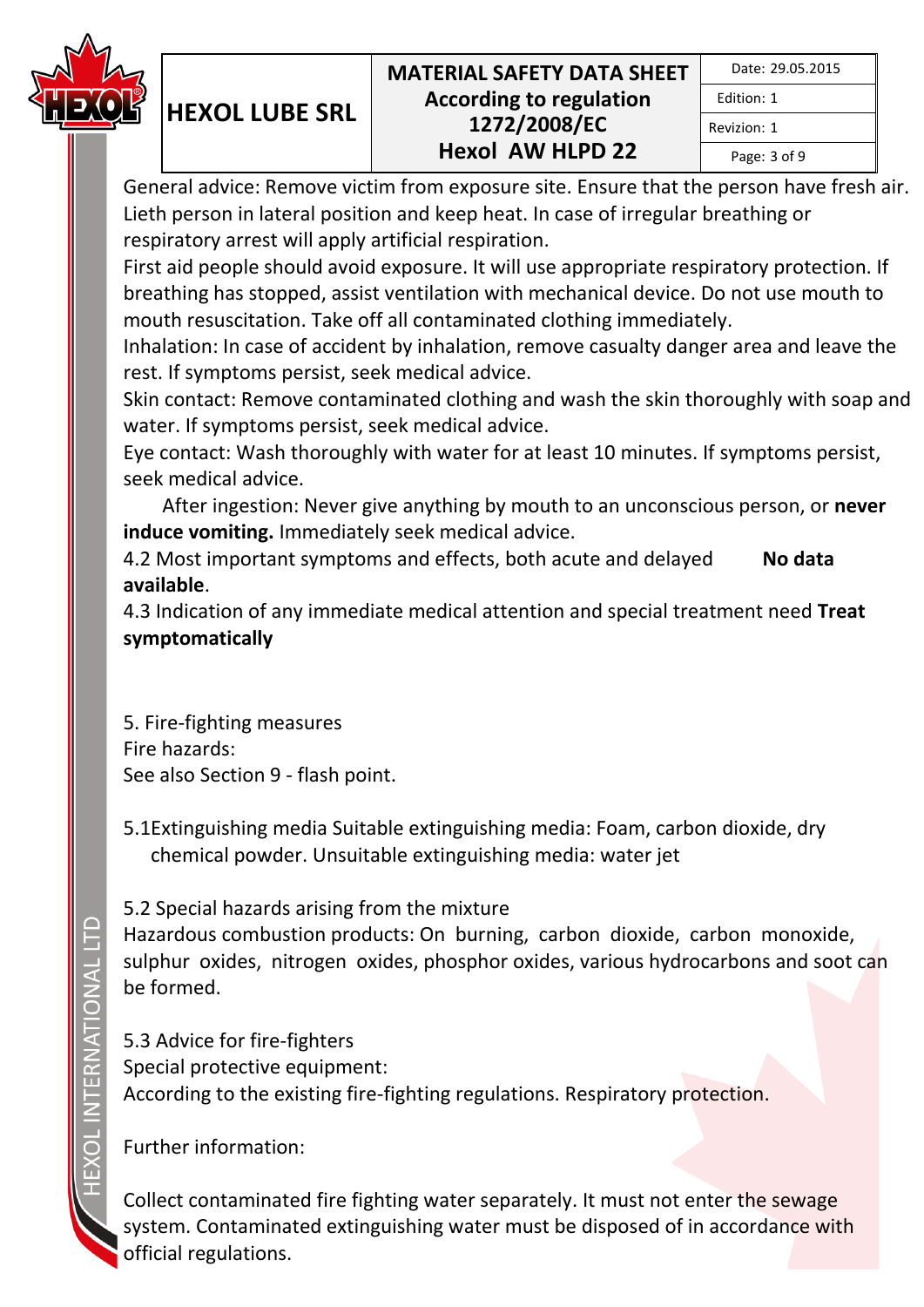

Edition: 1 Revizion: 1

Page: 4 of 9

6. Accidental release measures

**HEXOL LUBE SRL**

6.1 Personal precautions, protective equipment and emergency procedures Use personal protective equipment. Keep away people without protective clothing or who are not trained in resolving the situation. Avoid contact with skin and eyes. Do not breathe vapors or spray mist. Wear respiratory protection.

Personal precautions: see Section 8.

6.2 Environmental precautions:

 Confine spills to prevent material from entering sewers, watercourses, drains and into soil Notify relevant authority

6.3 Methods and material for containment and cleaning up

On soil: All kind of ignition sources should be remove. Recover free liquid by pumping. Contain the rest or small quantities with sand, earth or other suitable absorbents. Dispose of according to local regulations.

On water: Confine the spillage. Remove from surface by skimming or suitable absorbents. Notify local authorities according to regulations.

6.4 Reference to other sections

Personal precautions: see section 8. Waste treatment methods: see section 13.

7. Handling and storage 7.1Precautions for safe handling

Keep general measures applied for normal operations with lubricants and flammable liquids.

Keep away from radiant heat and open flame.

Avoid contact with skin and eyes. Avoid prolonged breathing of oil vapours or mists. Ensure washing facilities after working hours and before breaks. Take off contaminated or oil-soaked clothing, wash with warm water and soap.

When using do not eat, drink or smoke. Avoid splashing the product. Handling temperature: not known

# 7.2 Conditions for safe storage, including any incompatibilities

Storage facilities must comply with regulations for storing of flammable liquids. Store in dry, well ventilated place in original, closed containers. Keep away from radiant heat, open flame and strong oxidizing agents. Storage temperature: max. 40°C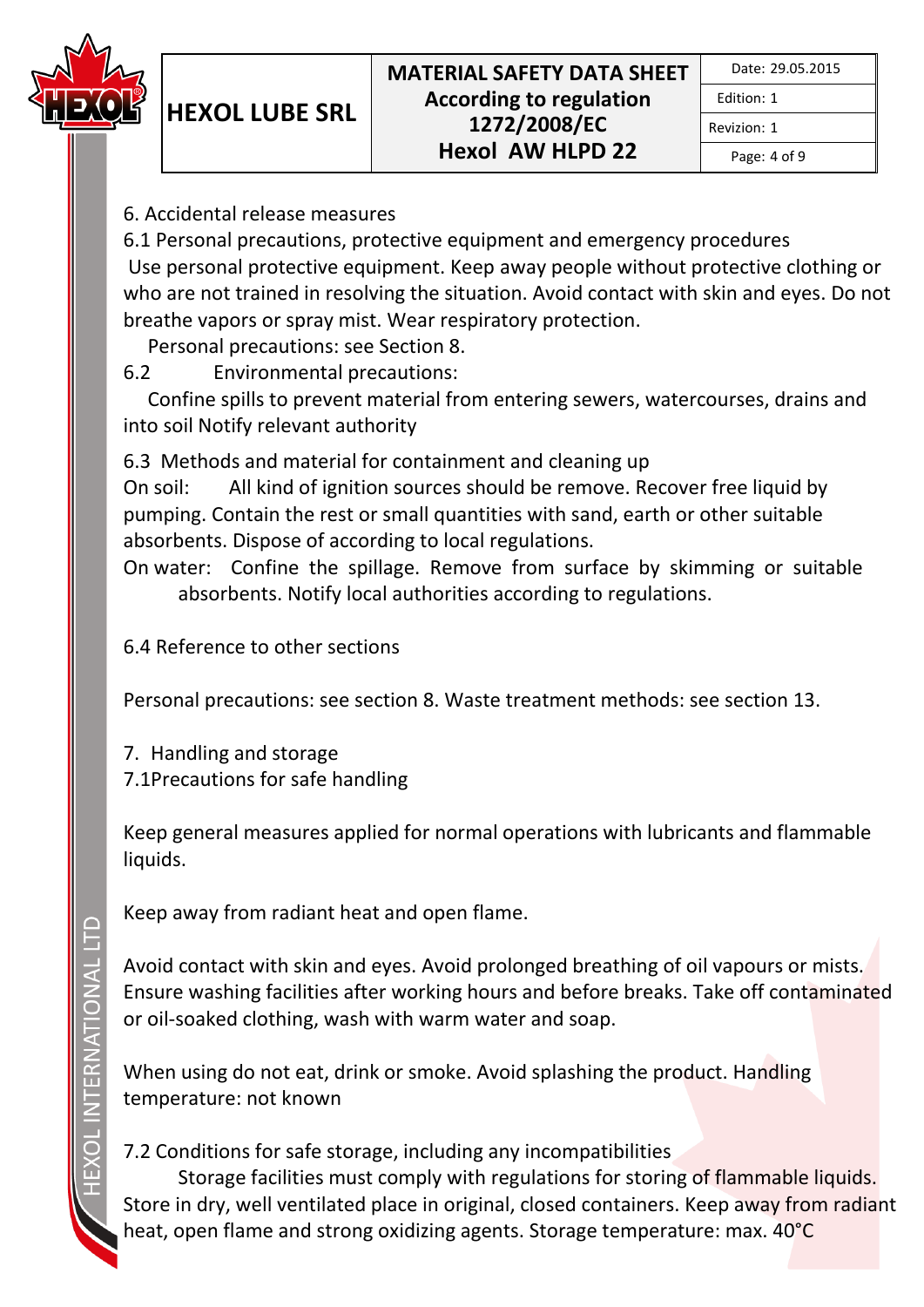

Revizion: 1

Page: 5 of 9

- 7.3 Specific end use(s) Anti rust oil.
- 8. Exposure controls / personal protection Engineering control measures: Not required.

8.1 Control parameters:

*Mineral oil mist:* TWA: 5 mg/m<sub>3</sub>; STEL: 10 mg/m<sub>3</sub>, for oil mist, vapour excluded (ACGIH). Method of testing, recommended: NIOSH 5026

8.2 Exposure controls

Personal protection:

Respiratory protection: Breathing apparatus not required.

Hand protection: Oil resistant gloves (EN 374, Breakthrough time 480 min)

(e.g. nitrile rubber - minimal thickness 0.33 mm).

Note: Manufacturer's directions for use and the conditions of application should be observed.

Eye protection: Tightly fitting safety goggles.

Skin protection: Protective clothing (oil resistant).

Other special: no data

8.3 Environmental exposure controls:

Do not discharge into drains/surface waters/groundwater.

- 9. Physical and chemical properties
- 9.1 Information on basic physical and chemical properties

## Appearance:

| Physical state:           | liquid               |
|---------------------------|----------------------|
| Colour:                   | brown, cle           |
| Odour:                    | characteri           |
| Change in physical state: |                      |
| Pour point (ISO 3016):    | typ. $-36^{\circ}$ C |
| Boiling point:            | not availa           |
|                           |                      |

n. clear cteristic

vailable

Others:

Flash point (COC) (EN ISO 2592): typ. 210°C Ignition point (EN ISO 2592): not available Autoignition temperature: not available Explosive properties: not explosive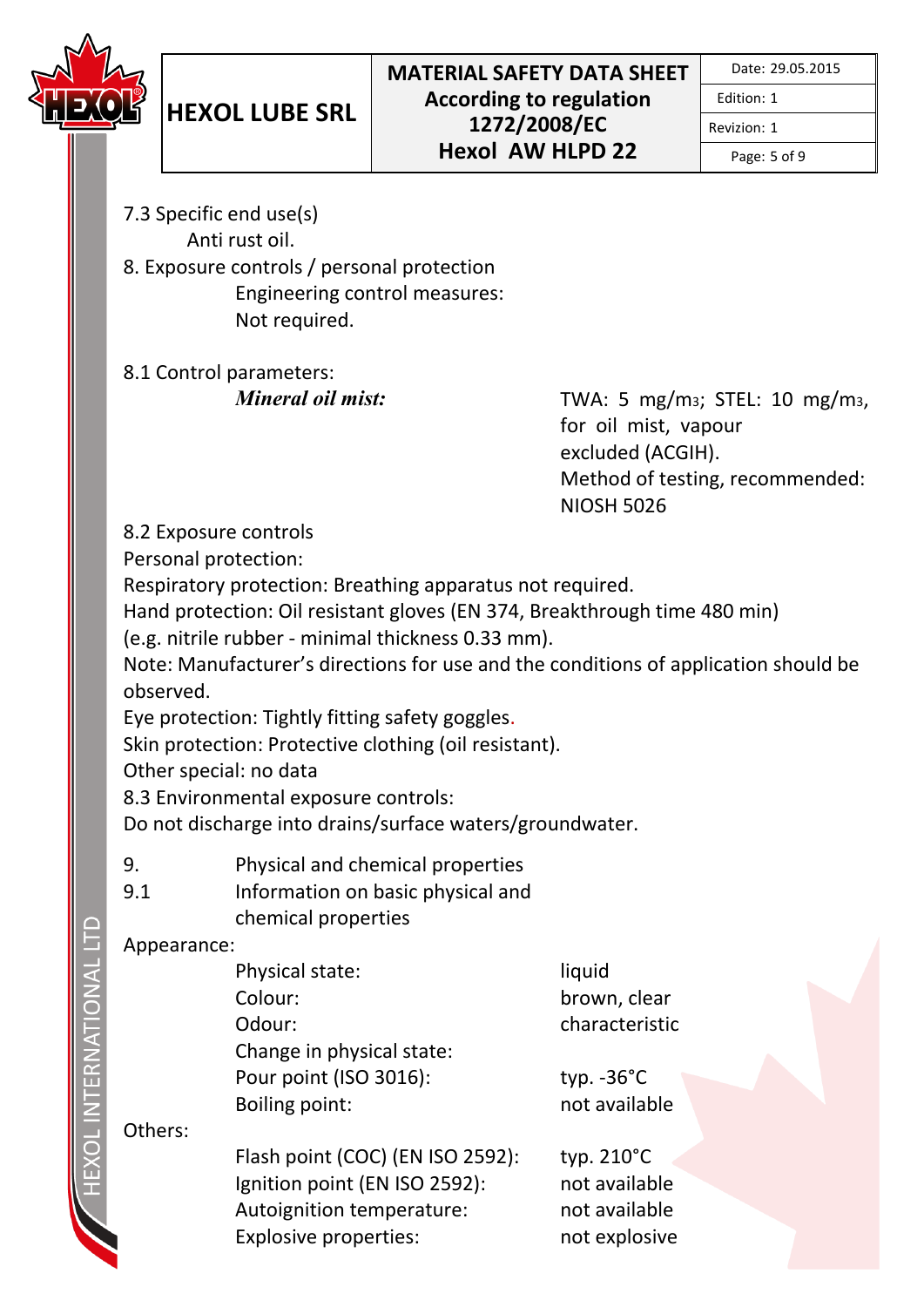

Edition: 1

Page: 6 of 9

Revizion: 1

Oxidizing properties: not oxidize Vapour pressure at 20°C: negligible Density at 15°C (EN ISO 12185): Typ. 0.880 g/cm<sup>3</sup> Solubility in water: practically insoluble in water Solubility in other solvents: gasoline, kerosene, toluene, etc. n-Octanol/water partition coefficient: Vapour density: not available Heating value: inf. 38 000 kJ/kg Kinematic viscosity at 40°C (EN ISO 3104):

not available

Typ. 22 mm<sup>2</sup>/s

9.2 Other information no data available

10. Stability and reactivity

**HEXOL LUBE SRL**

10.1 Reactivity: Dangerous reactivity not known.

10.2 Chemical stability: No decomposition if stored and handled properly.

10.3 Possibility of hazardous reactions: Not known.

10.4 Conditions to avoid: Direct heat or ignition sources.

10.5 Incompatible materials: Strong oxidizing agents.

10.6 Hazardous decomposition products: No dangerous decomposition products are formed under normal conditions. Hazardous combustion products: See Section 5.

11. Toxicological information

11.1 Information on toxicological effects

Acute toxicity:

Oral:  $LD_{50} (rat)$  > 2000 mg/kg (based on components) Dermal: LD<sup>50</sup> (rabbit) > 2000 mg/kg (based on components) Acute toxicity: irritation

Skin: not irritant (based on components) Eye: not irritant (based on components), causes serious eye irritation Note: Prolonged and/or repeated contact may cause irritation on skin or in eyes depending on individual sensitivity.

Respiratory or skin sensitisation: not sensitising (based on components)

Other information, specific effects:

The product does not contain PCBs, PCTs, and other chlorine compounds, and heavy metals, barium compounds.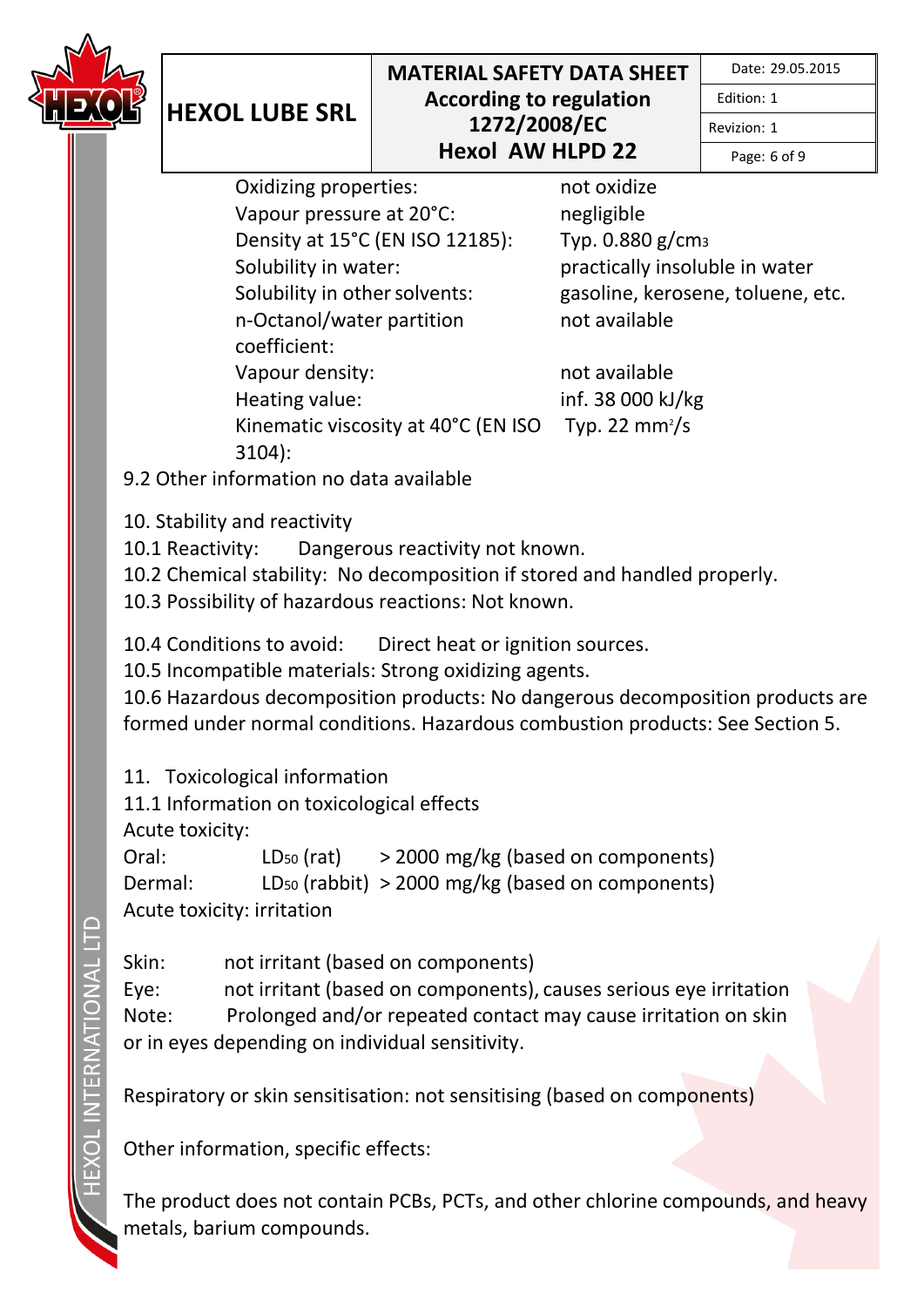

Page: 7 of 9

Revizion: 1

cell mutagenicity: resp. not mutagen (based on components) Carcinogenicity: resp. not carcinogen (based on components)

Reproductive toxicity: resp. no reproduction-damaging effect (based on components)

STOT-single exposure: not known STOT-repeated exposure: not known Aspiration hazard: not known,

**HEXOL LUBE SRL**

12. Ecological information 12.1 **Toxicity** No data for the product. Aquatic organisms: Soil organisms: Plants: 12.2 Persistence and degradability No data available. Biodegradability: No data available. 12.3 Bioaccumulative potential No data available. 12.4 Mobility Mobility in soil **Absorbs** in soil. Mobility in water: Floats on water. 12.5 Results of PBT and vPvB Not required. assessment 12.6 Other adverse effects Heavy metal content: None. PCT, PCB and other chlorinated None. hydrocarbons: Environmental effects: Spills may form a film onwatersurfacescausing impaired oxygen transfer. Water hazard class (German): 13. Disposal considerations 13.1 Waste treatment methods Product disposal: Wastes of the product or used oil should be treated as hazardous waste. EWC cod: 13 02 05\*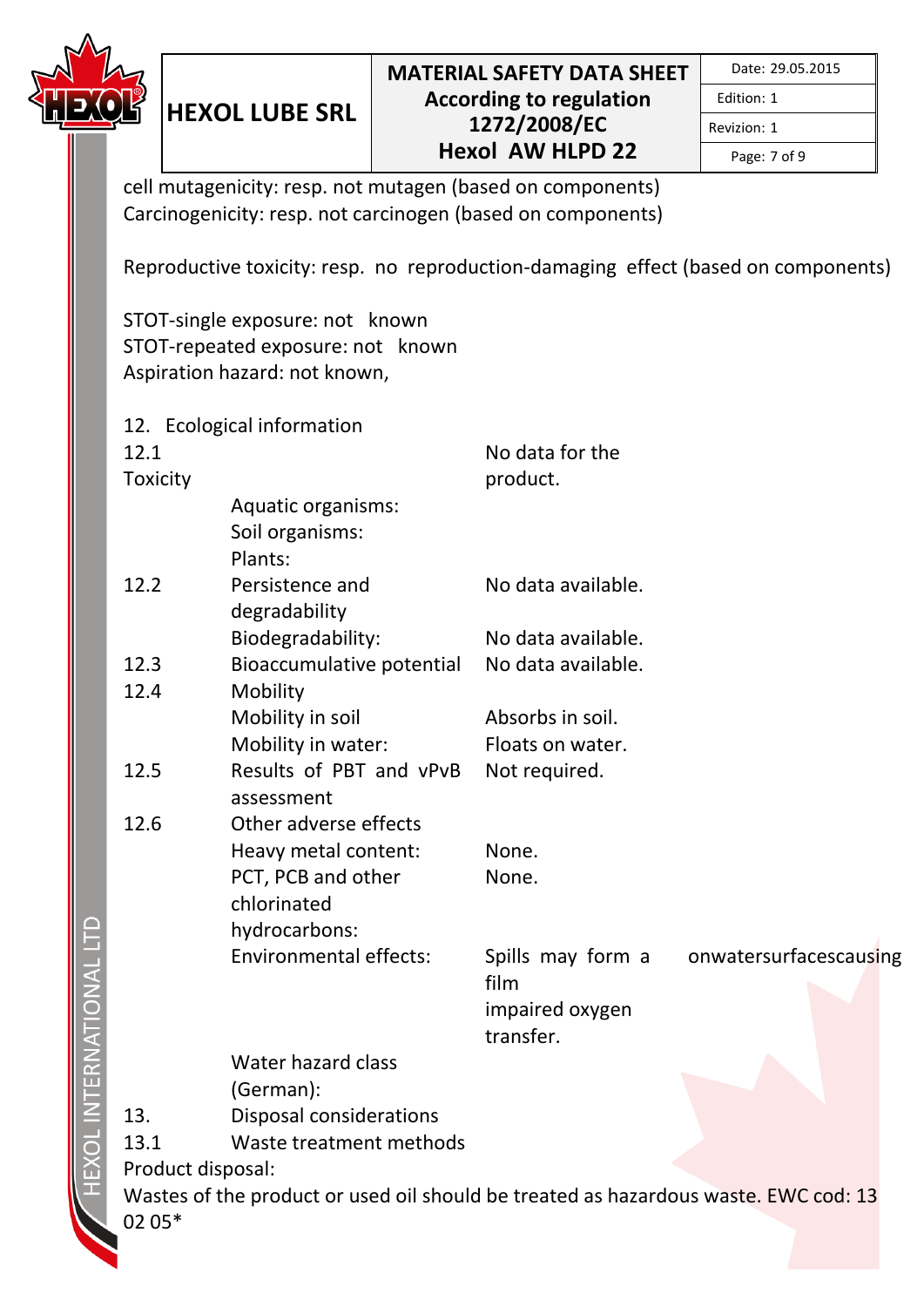

Edition: 1 Revizion: 1

Page: 8 of 9

Mineral-based non-chlorinated engine, gear and lubricating oils. Disposal must be in compliance with national and local regulations. Recommended waste treatment method: incineration

Packaging disposal:

**HEXOL LUBE SRL**

Containers with product residue should also be treated as hazardous waste according to national and local disposal regulations.

EWC cod: 15 01 10\*

Packaging containing residues of or contaminated by dangerous substances.

Disposal must be in compliance with national and local regulations.

Wastewater:

Quality of wastewater emitted to natural water must comply with national and local regulations.

Care should be taken in any case to ensure compliance with EC, national and local regulations. It is the responsibility of the user to know all relevant national and local regulations.

## 14. Transport information

| Land transport:                           |                              |
|-------------------------------------------|------------------------------|
| Road/Railway                              | ADR/RID: Not classified.     |
| Waterways:                                |                              |
| Inland waterways/ Sea transport ADN/IMDG: | Not classified.              |
| Air transport:                            | ICAO / IATA: Not classified. |

## 15. Regulatory information

15.1 Safety, health and environmental regulations/legislation specific for the mixture. This safety data sheet has been prepared according to Regulation 1907/2006/EC (mod. 453/2010/EC) and 1272/2008/EC.

15.2 Chemical safety assessment. not available 16. Other information

The information given in this data sheet is based on our best knowledge at the time of publication. The information is related only to this product and is intended to assist its safe transport, handling and use. The given physical and chemical parameters describe the product only for the purpose of safety requirements and therefore should not be construed as guaranteeing any specific property of the product or as being part of a product specification or any contract.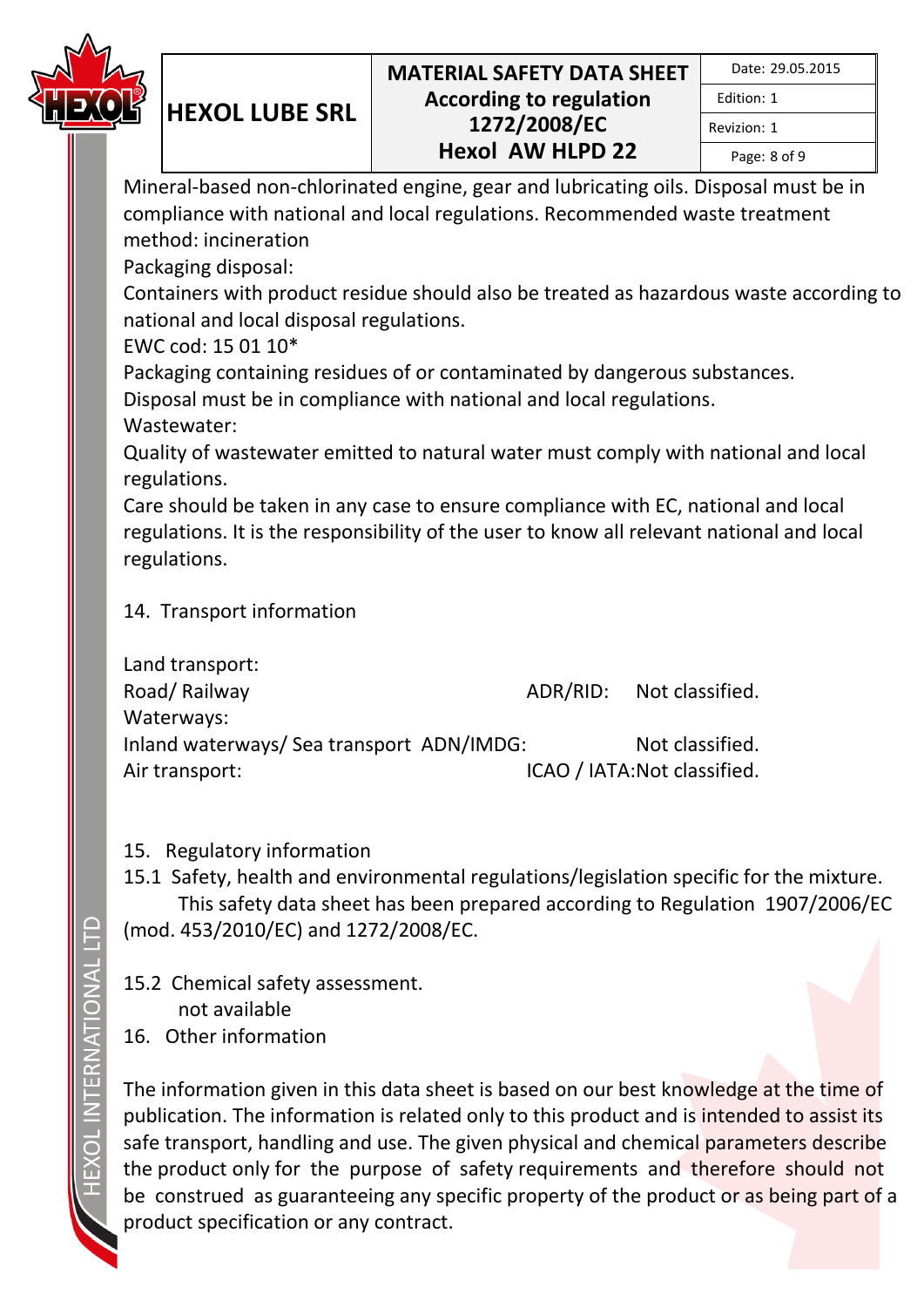

Page: 9 of 9

Revizion: 1

The manufacturer or supplier shall not take responsibility for any damages from the use other than recommended or other misuse of the product. It is the responsibility of the user to keep regulatory precautions and observe recommendations for safe use of the product.

Source of data presented in this material safety data sheet: Test results of this product

Material safety data sheets of product's components Romanian and EU lists of dangerous substances Relevant Romanian regulation and EU directives

**HEXOL LUBE SRL**

Classification for mixtures and used evaluation method according to regulation 1272/2008/EC (CLP)

Not classified.

*The full text of each relevant P-, H- phrase and Hazard classes and cat. in Section 3.:* 

P273 Avoid release to the environment. P501 Dispose of contents/container in accordance with national regulation H319 Causes serious eye irritation H412 Harmful to aquatic life with long lasting effects.

FRNATIONALI

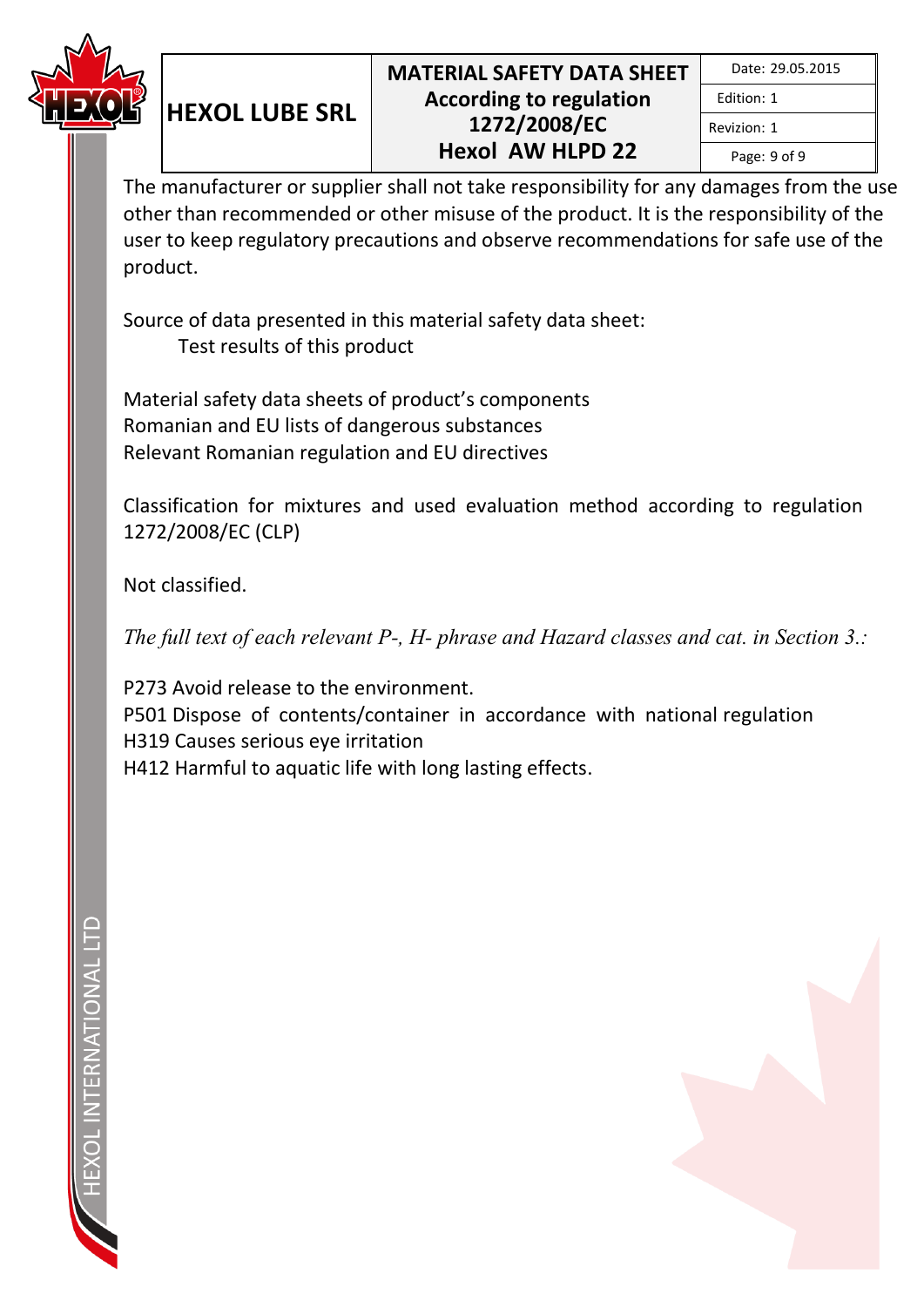

Revizion: 1

Page: 1 of 9

1.Identification of the mixture and of the company/undertaking

1.1 Product identifier:

**HEXOL LUBE SRL**

#### **Hexol AW HLPD 32**

1.2 Relevant identified uses of the mixture and uses advised against Relevant identified uses: hydraulic oil. Uses advised against: no data

1.3 Details of the supplier of the safety data sheet:

- S.C. HEXOL LUBE S.R.L. Adress: comuna. Paleu, str. Ardealului 1A, judeţ Bihor Phone/Fax: 0259 449203/428299
- 1.4 Emergency telephone number Phone: 0259-454216; 0259-449203; 8-16h on workdays.

2. Hazards identification

2.1 Classification of the mixture

Classification of the mixture according to regulation 1272/2008/EC Hazard Class and Category: Hazard statement: Not classified.

Safety hazards: Danger symbol not required. Environmental hazards: Danger symbol not required. Note: Spills may form a film on water surfaces causing impaired oxygen transfer.

2.2 Label elements 1272/2008/EC

Product identification: Trade name: **Hexol AW HLPD 32**

GHS Pictogram: not required Signal word: not required

Hazard statement: not required Precautionary statements: P273 Avoid release to the environment. P501 Dispose of contents/container in accordance with national regulation. Other liabilities for labelling: Tactile warning of danger: Not required.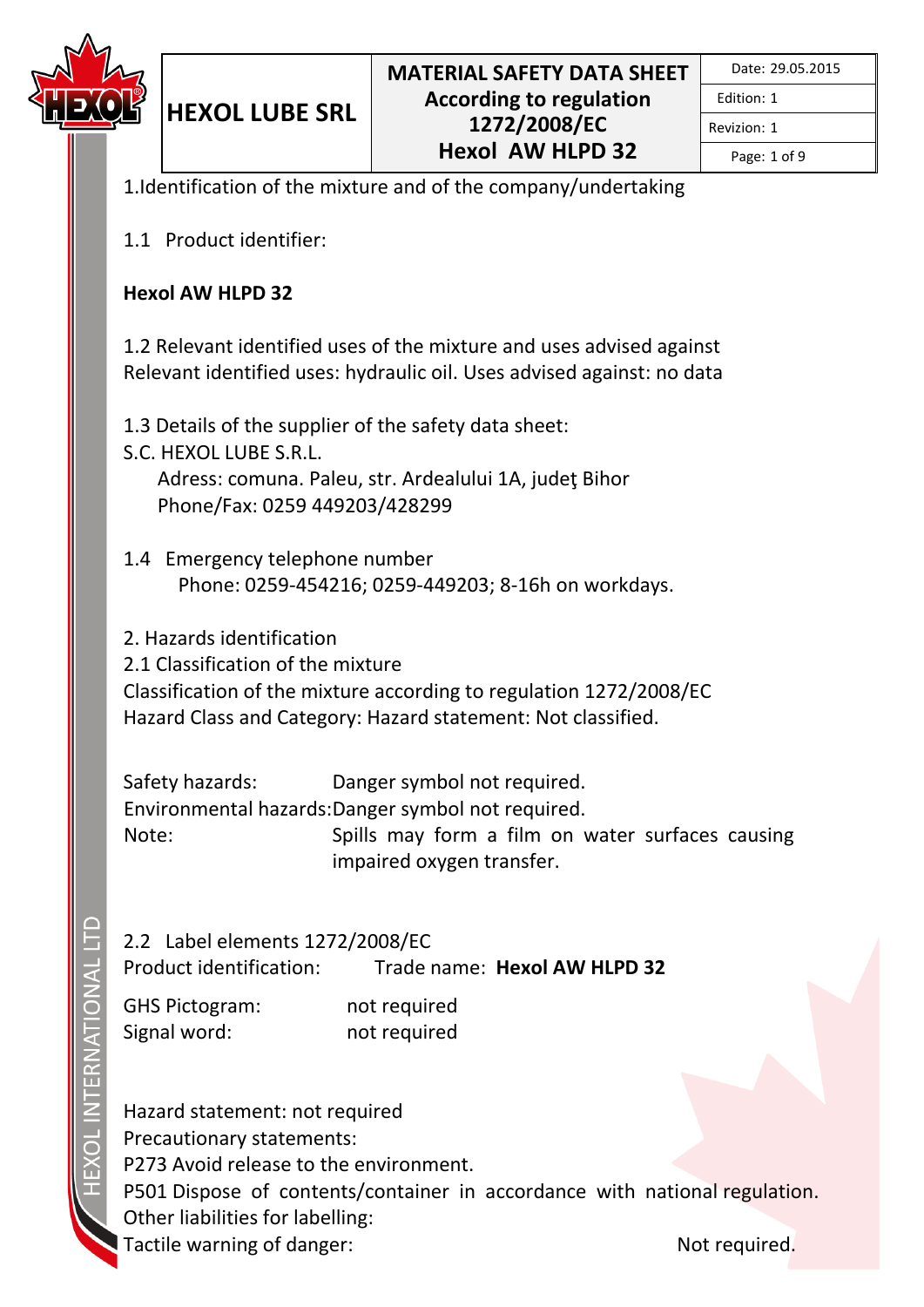

|  | Date: 29.05.2015 |
|--|------------------|
|--|------------------|

Revizion: 1

Page: 2 of 9

Transport classification: see section 14

**HEXOL LUBE SRL**

- 2.3 Other hazards: no data available
- 3. Composition/information on ingredients
- 3.2 Mixtures

Chemical description: Mixture of refined mineral base oils containing additives.

Component(s) / Hazardous component(s):

| Name                                                                                          | <b>EINECS</b><br>number | Cas number | <b>REACH No.</b>            | Hazard<br>statements | Conc.<br>℅<br>(m/m) |
|-----------------------------------------------------------------------------------------------|-------------------------|------------|-----------------------------|----------------------|---------------------|
| Lubricating oils<br>(petroleum), C>25*                                                        | 278-012-2               | 74869-22-0 |                             |                      | Max.<br>99.5        |
| Benzenamine, N-<br>Phenyl-,<br><b>ReactionProducts</b><br>With $2,4,4$ -Tri-<br>Methylpentene | 270-128-1               | 68411-46-1 | $01 -$<br>2119491299-<br>23 | H412                 | $0.15 -$<br>0.3     |
| Benzenesulphonic<br>acid, C10-16-alkyl<br>derivs., calcium<br>salts                           | 271-529-4               | 68584-23-6 | $\blacksquare$              | H319                 | $0.045 -$<br>0.11   |

\*: with exposure limit

The full text of each relevant R-, H- phrase and Hazard classes and cat. see in Section 16.

- 4. First aid measures
- 4.1Description of first aid measures

**TERNATIONAL**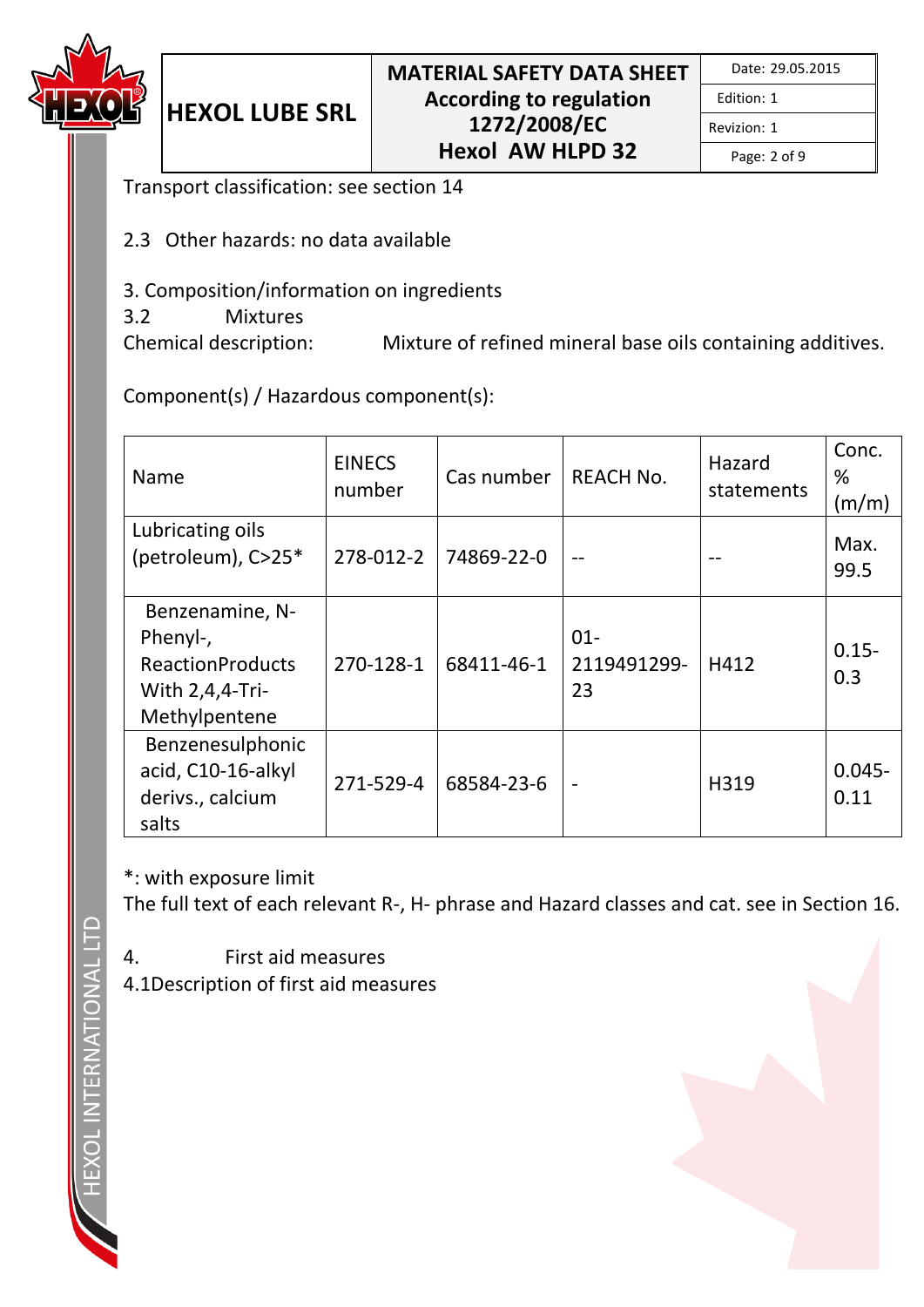

| Date: 29.05.2015 |  |
|------------------|--|
| Fdition: 1       |  |
| Revizion: 1      |  |
| Page: 3 of 9     |  |

General advice: Remove victim from exposure site. Ensure that the person have fresh air. Lieth person in lateral position and keep heat. In case of irregular breathing or respiratory arrest will apply artificial respiration.

First aid people should avoid exposure. It will use appropriate respiratory protection. If breathing has stopped, assist ventilation with mechanical device. Do not use mouth to mouth resuscitation. Take off all contaminated clothing immediately.

Inhalation: In case of accident by inhalation, remove casualty danger area and leave the rest. If symptoms persist, seek medical advice.

Skin contact: Remove contaminated clothing and wash the skin thoroughly with soap and water. If symptoms persist, seek medical advice.

Eye contact: Wash thoroughly with water for at least 10 minutes. If symptoms persist, seek medical advice.

 After ingestion: Never give anything by mouth to an unconscious person, or **never induce vomiting.** Immediately seek medical advice.

4.2 Most important symptoms and effects, both acute and delayed **No data available**.

4.3 Indication of any immediate medical attention and special treatment need **Treat symptomatically**

5. Fire-fighting measures Fire hazards: See also Section 9 - flash point.

**HEXOL LUBE SRL**

5.1Extinguishing media Suitable extinguishing media: Foam, carbon dioxide, dry chemical powder. Unsuitable extinguishing media: water jet

5.2 Special hazards arising from the mixture

Hazardous combustion products: On burning, carbon dioxide, carbon monoxide, sulphur oxides, nitrogen oxides, phosphor oxides, various hydrocarbons and soot can be formed.

5.3 Advice for fire-fighters Special protective equipment: According to the existing fire-fighting regulations. Respiratory protection.

Further information:

Collect contaminated fire fighting water separately. It must not enter the sewage system. Contaminated extinguishing water must be disposed of in accordance with official regulations.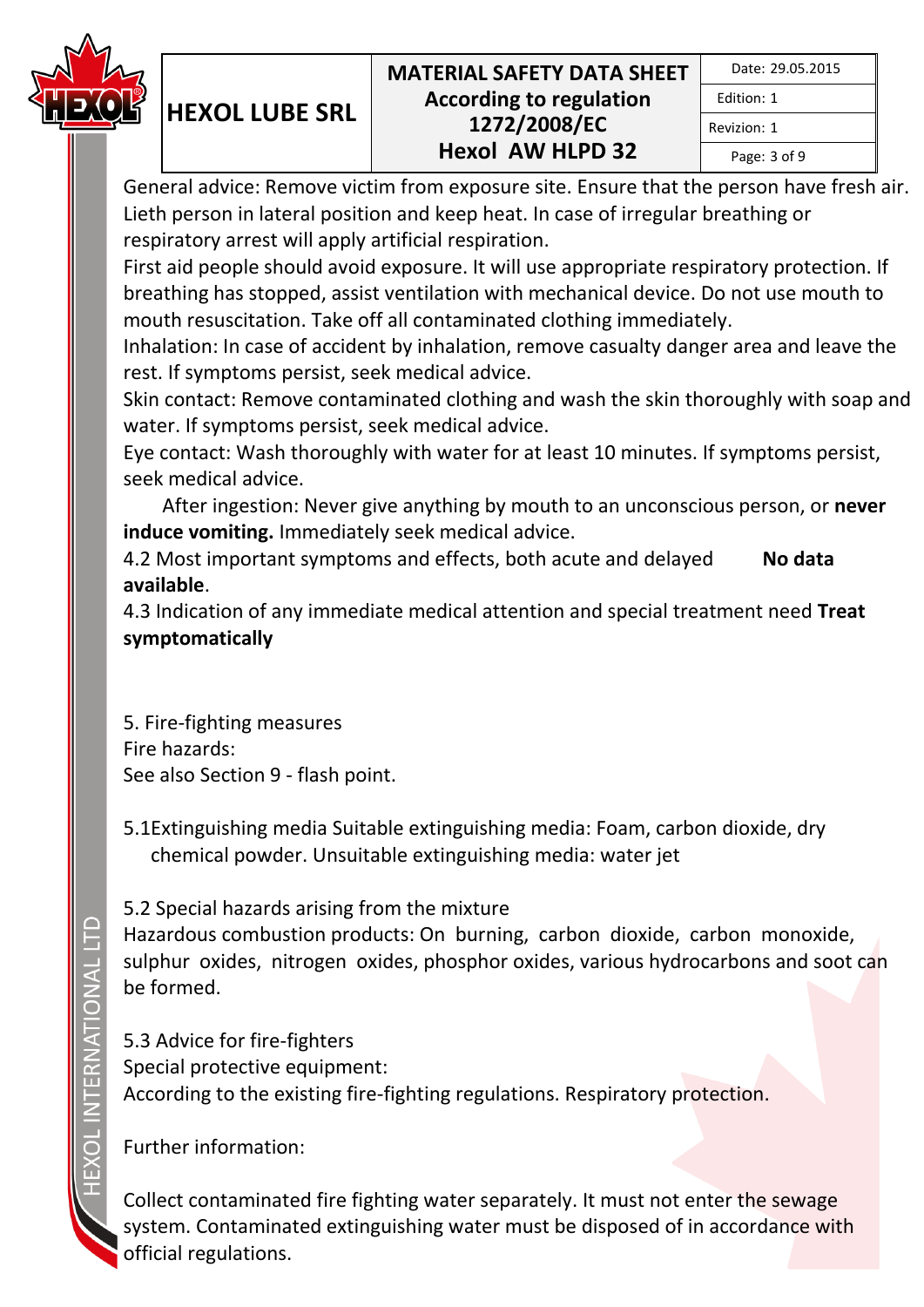

Edition: 1 Revizion: 1

Page: 4 of 9

6. Accidental release measures

**HEXOL LUBE SRL**

6.1 Personal precautions, protective equipment and emergency procedures Use personal protective equipment. Keep away people without protective clothing or who are not trained in resolving the situation. Avoid contact with skin and eyes. Do not breathe vapors or spray mist. Wear respiratory protection.

Personal precautions: see Section 8.

6.2 Environmental precautions:

 Confine spills to prevent material from entering sewers, watercourses, drains and into soil Notify relevant authority

6.3 Methods and material for containment and cleaning up

On soil: All kind of ignition sources should be remove. Recover free liquid by pumping. Contain the rest or small quantities with sand, earth or other suitable absorbents. Dispose of according to local regulations.

On water: Confine the spillage. Remove from surface by skimming or suitable absorbents. Notify local authorities according to regulations.

6.4 Reference to other sections

Personal precautions: see section 8. Waste treatment methods: see section 13.

7. Handling and storage 7.1Precautions for safe handling

Keep general measures applied for normal operations with lubricants and flammable liquids.

Keep away from radiant heat and open flame.

Avoid contact with skin and eyes. Avoid prolonged breathing of oil vapours or mists. Ensure washing facilities after working hours and before breaks. Take off contaminated or oil-soaked clothing, wash with warm water and soap.

When using do not eat, drink or smoke. Avoid splashing the product. Handling temperature: not known

# 7.2 Conditions for safe storage, including any incompatibilities

Storage facilities must comply with regulations for storing of flammable liquids. Store in dry, well ventilated place in original, closed containers. Keep away from radiant heat, open flame and strong oxidizing agents. Storage temperature: max. 40°C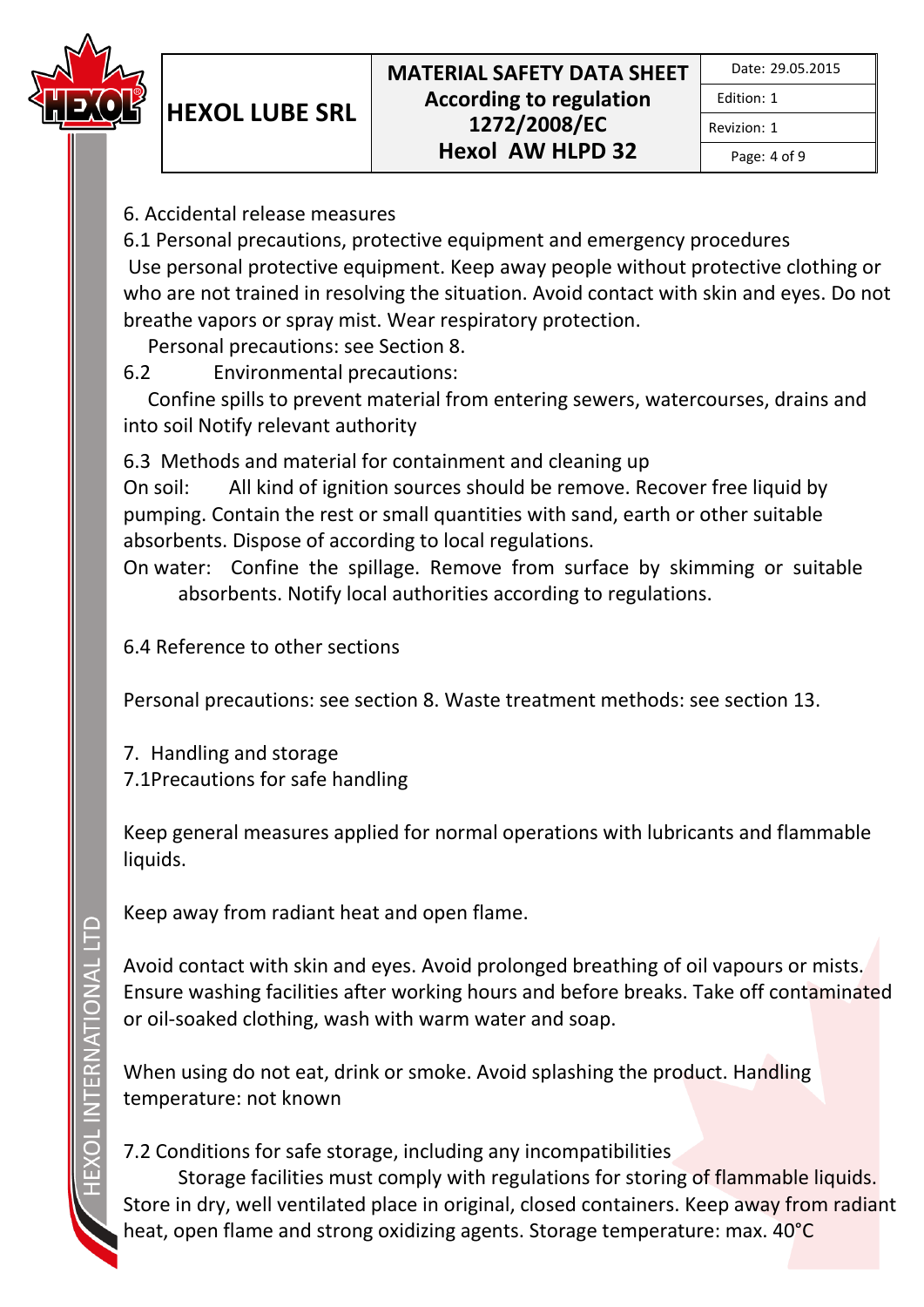

Revizion: 1

Page: 5 of 9

- 7.3 Specific end use(s) Anti rust oil.
- 8. Exposure controls / personal protection Engineering control measures: Not required.

8.1 Control parameters:

*Mineral oil mist:* TWA: 5 mg/m<sub>3</sub>; STEL: 10 mg/m<sub>3</sub>, for oil mist, vapour excluded (ACGIH). Method of testing, recommended: NIOSH 5026

8.2 Exposure controls

Personal protection:

Respiratory protection: Breathing apparatus not required.

Hand protection: Oil resistant gloves (EN 374, Breakthrough time 480 min)

(e.g. nitrile rubber - minimal thickness 0.33 mm).

Note: Manufacturer's directions for use and the conditions of application should be observed.

Eye protection: Tightly fitting safety goggles.

Skin protection: Protective clothing (oil resistant).

Other special: no data

8.3 Environmental exposure controls:

Do not discharge into drains/surface waters/groundwater.

- 9. Physical and chemical properties
- 9.1 Information on basic physical and chemical properties

## Appearance:

| Physical state:           | liquid               |
|---------------------------|----------------------|
| Colour:                   | brown, cle           |
| Odour:                    | characteri           |
| Change in physical state: |                      |
| Pour point (ISO 3016):    | typ. $-36^{\circ}$ C |
| Boiling point:            | not availa           |
|                           |                      |

Others:

Flash point (COC) (EN ISO 2592): typ. 210°C Ignition point (EN ISO 2592): not available Autoignition temperature: not available Explosive properties: not explosive

n. clear cteristic

vailable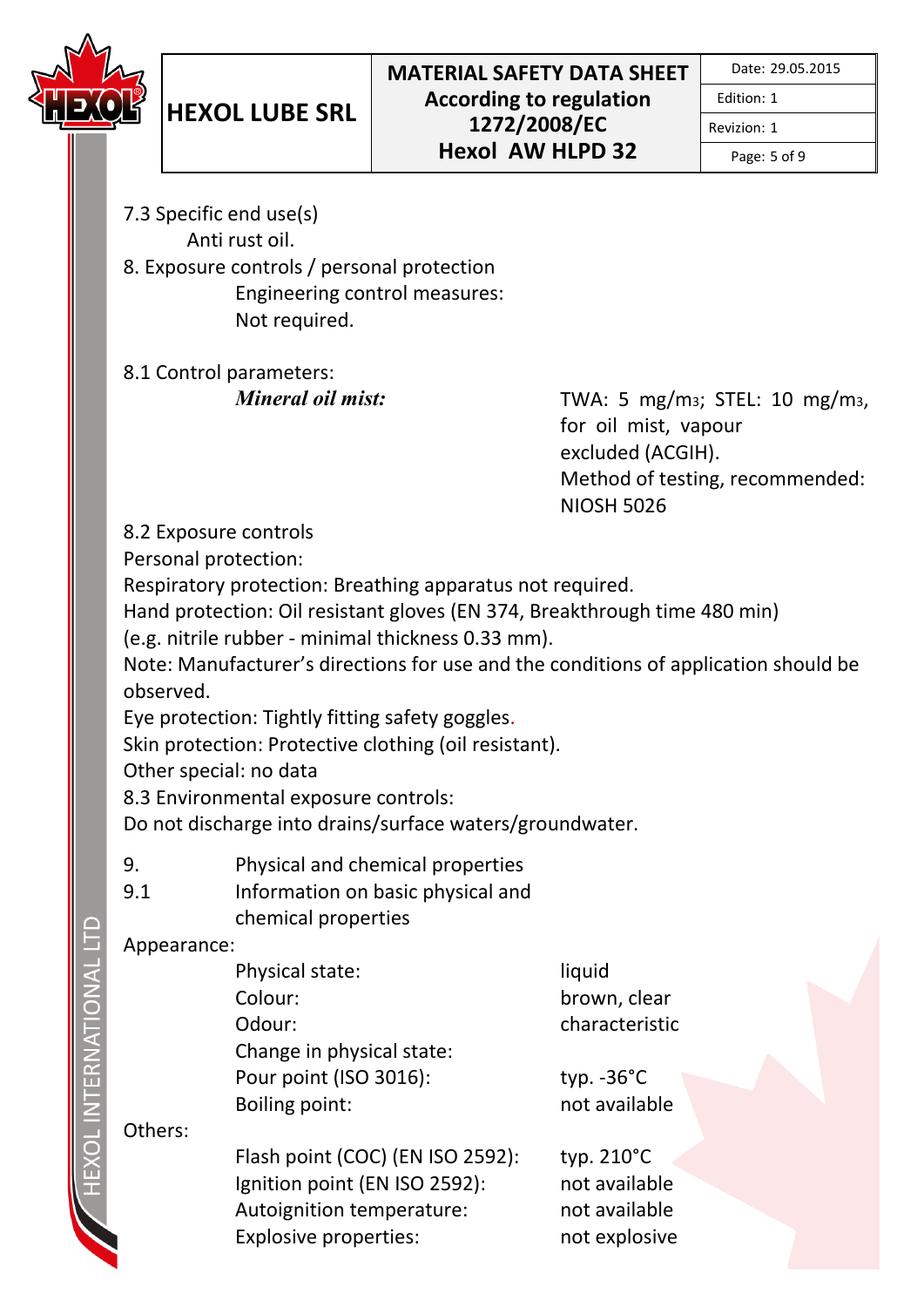

Edition: 1

Revizion: 1

Page: 6 of 9

Oxidizing properties: not oxidize Vapour pressure at 20°C: negligible Density at 15°C (EN ISO 12185): Typ. 0.890 g/cm<sup>3</sup> Solubility in water: practically insoluble in water Solubility in other solvents: gasoline, kerosene, toluene, etc. n-Octanol/water partition coefficient: Vapour density: not available Heating value: inf. 38 000 kJ/kg Kinematic viscosity at 40°C (EN ISO 3104):

not available

Typ. 32 mm $\frac{2}{s}$ 

9.2 Other information no data available

10. Stability and reactivity

**HEXOL LUBE SRL**

10.1 Reactivity: Dangerous reactivity not known.

10.2 Chemical stability: No decomposition if stored and handled properly.

10.3 Possibility of hazardous reactions: Not known.

10.4 Conditions to avoid: Direct heat or ignition sources.

10.5 Incompatible materials: Strong oxidizing agents.

10.6 Hazardous decomposition products: No dangerous decomposition products are formed under normal conditions. Hazardous combustion products: See Section 5.

11. Toxicological information

11.1 Information on toxicological effects

Acute toxicity:

Oral:  $LD_{50} (rat)$  > 2000 mg/kg (based on components) Dermal: LD<sup>50</sup> (rabbit) > 2000 mg/kg (based on components) Acute toxicity: irritation

Skin: not irritant (based on components) Eye: not irritant (based on components), causes serious eye irritation Note: Prolonged and/or repeated contact may cause irritation on skin or in eyes depending on individual sensitivity.

Respiratory or skin sensitisation: not sensitising (based on components)

Other information, specific effects:

The product does not contain PCBs, PCTs, and other chlorine compounds, and heavy metals, barium compounds.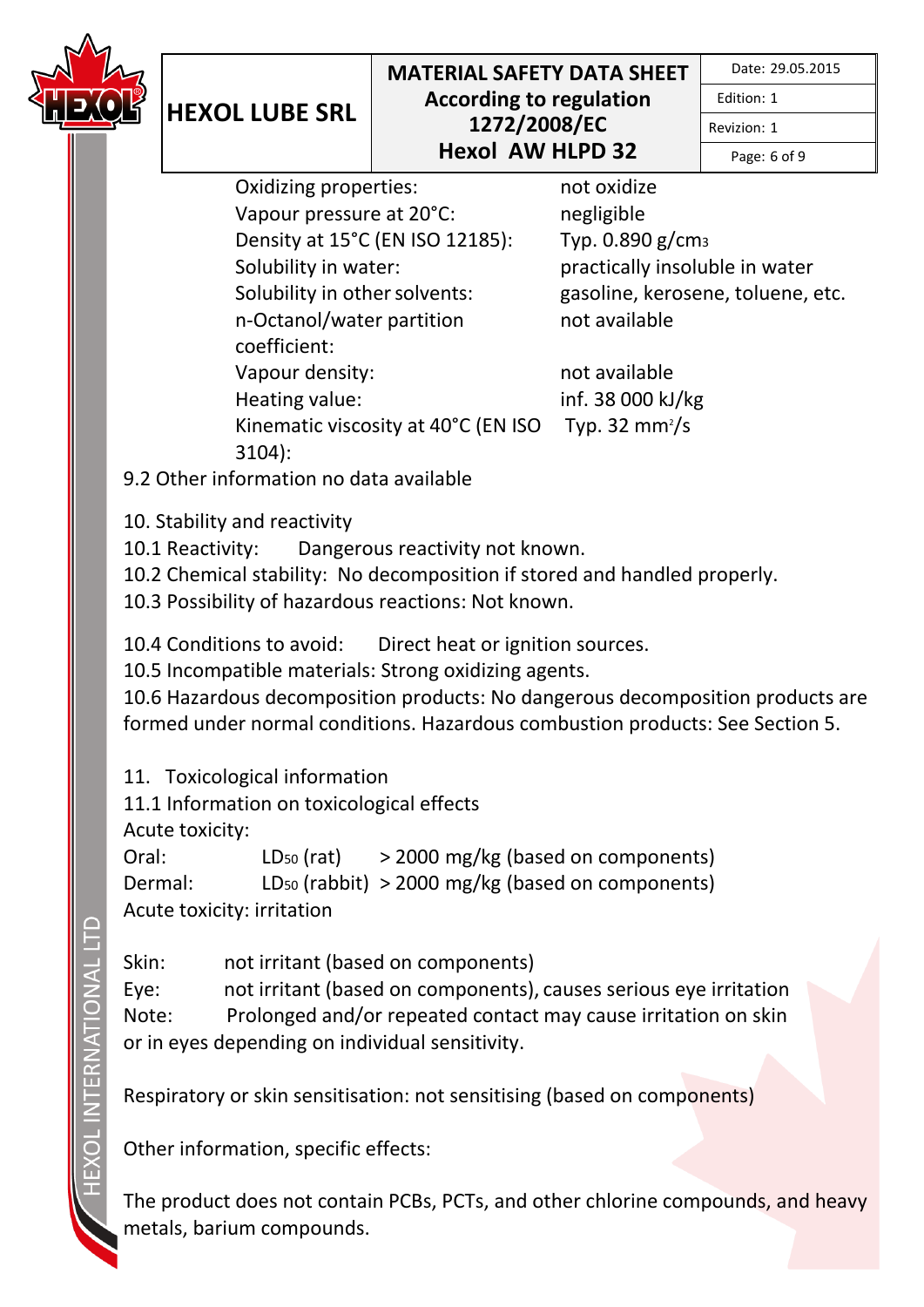

ITERNATIONAL

Edition: 1

Revizion: 1 Page: 7 of 9

cell mutagenicity: resp. not mutagen (based on components) Carcinogenicity: resp. not carcinogen (based on components)

Reproductive toxicity: resp. no reproduction-damaging effect (based on components)

STOT-single exposure: not known STOT-repeated exposure: not known Aspiration hazard: not known,

**HEXOL LUBE SRL**

|                   | 12. Ecological information                                                          |                    |                        |
|-------------------|-------------------------------------------------------------------------------------|--------------------|------------------------|
| 12.1              |                                                                                     | No data for the    |                        |
| Toxicity          |                                                                                     | product.           |                        |
|                   | <b>Aquatic organisms:</b>                                                           |                    |                        |
|                   | Soil organisms:                                                                     |                    |                        |
|                   | Plants:                                                                             |                    |                        |
| 12.2              | Persistence and                                                                     | No data available. |                        |
|                   | degradability                                                                       |                    |                        |
|                   | Biodegradability:                                                                   | No data available. |                        |
| 12.3              | Bioaccumulative potential                                                           | No data available. |                        |
| 12.4              | Mobility                                                                            |                    |                        |
|                   | Mobility in soil                                                                    | Absorbs in soil.   |                        |
|                   | Mobility in water:                                                                  | Floats on water.   |                        |
| 12.5              | Results of PBT and vPvB                                                             | Not required.      |                        |
|                   | assessment                                                                          |                    |                        |
| 12.6              | Other adverse effects                                                               |                    |                        |
|                   | Heavy metal content:                                                                | None.              |                        |
|                   | PCT, PCB and other                                                                  | None.              |                        |
|                   | chlorinated                                                                         |                    |                        |
|                   | hydrocarbons:                                                                       |                    |                        |
|                   | <b>Environmental effects:</b>                                                       | Spills may form a  | onwatersurfacescausing |
|                   |                                                                                     | film               |                        |
|                   |                                                                                     | impaired oxygen    |                        |
|                   |                                                                                     | transfer.          |                        |
|                   | Water hazard class                                                                  |                    |                        |
|                   | (German):                                                                           |                    |                        |
| 13.               | <b>Disposal considerations</b>                                                      |                    |                        |
| 13.1              | Waste treatment methods                                                             |                    |                        |
| Product disposal: |                                                                                     |                    |                        |
|                   | Wastes of the product or used oil should be treated as hazardous waste. EWC cod: 13 |                    |                        |
| 02 05*            |                                                                                     |                    |                        |
|                   |                                                                                     |                    |                        |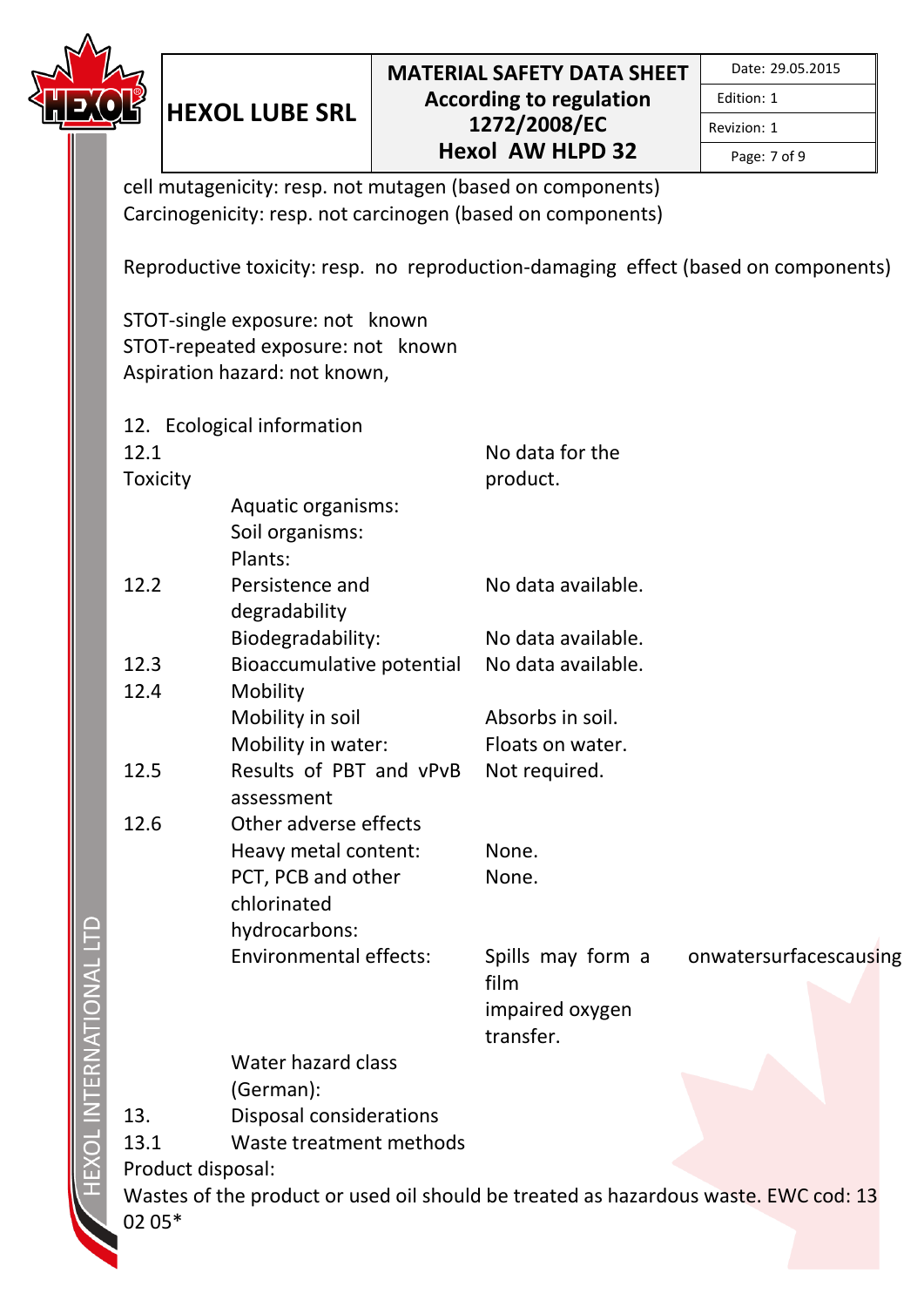

|  | Date: 29.05.2015 |
|--|------------------|
|--|------------------|

Edition: 1 Revizion: 1

Page: 8 of 9

Mineral-based non-chlorinated engine, gear and lubricating oils. Disposal must be in compliance with national and local regulations. Recommended waste treatment method: incineration

Packaging disposal:

**HEXOL LUBE SRL**

Containers with product residue should also be treated as hazardous waste according to national and local disposal regulations.

EWC cod: 15 01 10\*

Packaging containing residues of or contaminated by dangerous substances.

Disposal must be in compliance with national and local regulations.

Wastewater:

Quality of wastewater emitted to natural water must comply with national and local regulations.

Care should be taken in any case to ensure compliance with EC, national and local regulations. It is the responsibility of the user to know all relevant national and local regulations.

## 14. Transport information

|                                           | ADR/RID: Not classified.     |
|-------------------------------------------|------------------------------|
|                                           |                              |
| Inland waterways/ Sea transport ADN/IMDG: | Not classified.              |
|                                           | ICAO / IATA: Not classified. |
|                                           |                              |

## 15. Regulatory information

15.1 Safety, health and environmental regulations/legislation specific for the mixture. This safety data sheet has been prepared according to Regulation 1907/2006/EC (mod. 453/2010/EC) and 1272/2008/EC.

15.2 Chemical safety assessment. not available 16. Other information

The information given in this data sheet is based on our best knowledge at the time of publication. The information is related only to this product and is intended to assist its safe transport, handling and use. The given physical and chemical parameters describe the product only for the purpose of safety requirements and therefore should not be construed as guaranteeing any specific property of the product or as being part of a product specification or any contract.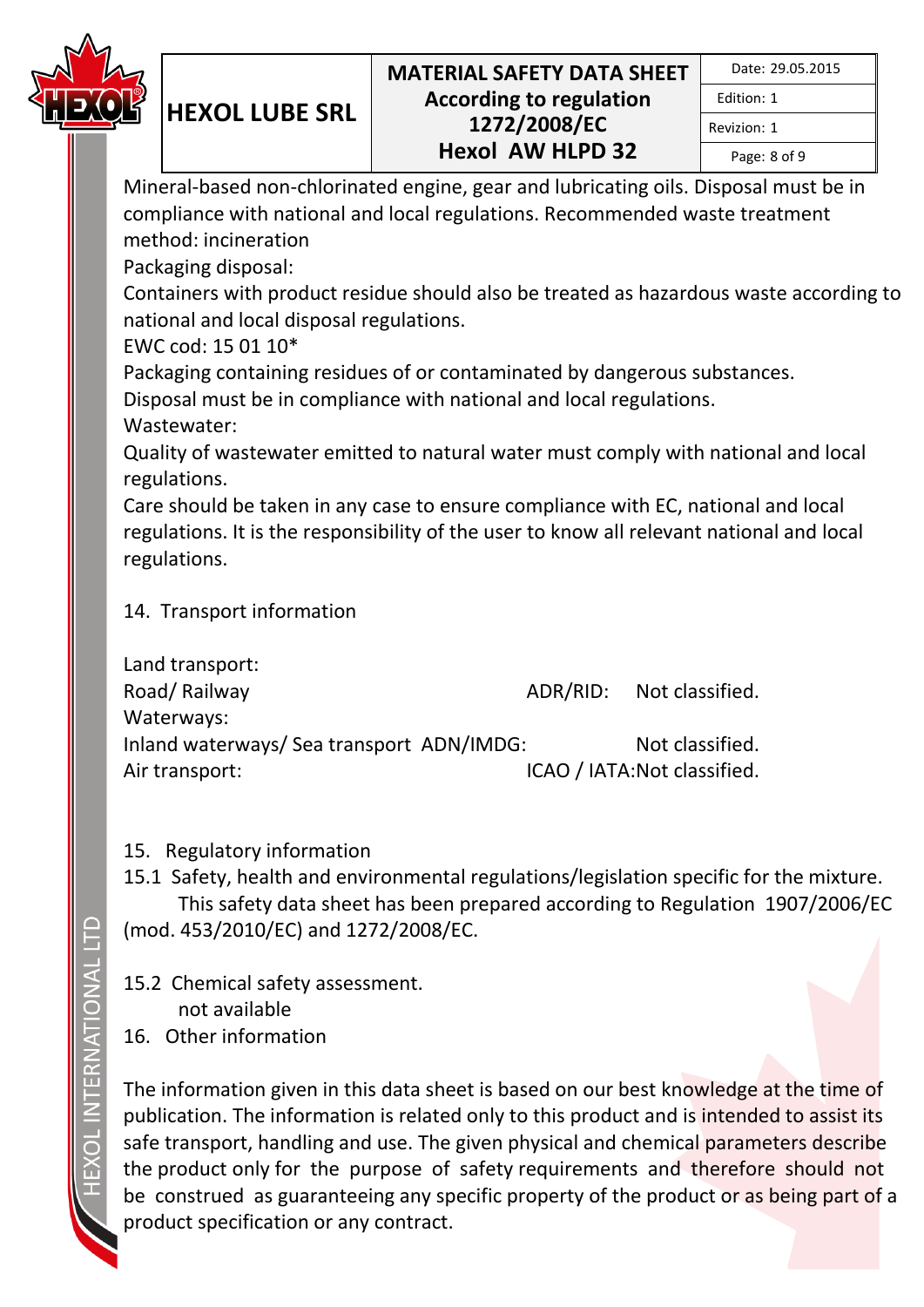

Page: 9 of 9

Revizion: 1

The manufacturer or supplier shall not take responsibility for any damages from the use other than recommended or other misuse of the product. It is the responsibility of the user to keep regulatory precautions and observe recommendations for safe use of the product.

Source of data presented in this material safety data sheet: Test results of this product

Material safety data sheets of product's components Romanian and EU lists of dangerous substances Relevant Romanian regulation and EU directives

**HEXOL LUBE SRL**

Classification for mixtures and used evaluation method according to regulation 1272/2008/EC (CLP)

Not classified.

*The full text of each relevant P-, H- phrase and Hazard classes and cat. in Section 3.:* 

P273 Avoid release to the environment. P501 Dispose of contents/container in accordance with national regulation H319 Causes serious eye irritation H412 Harmful to aquatic life with long lasting effects.

FRNATIONAL

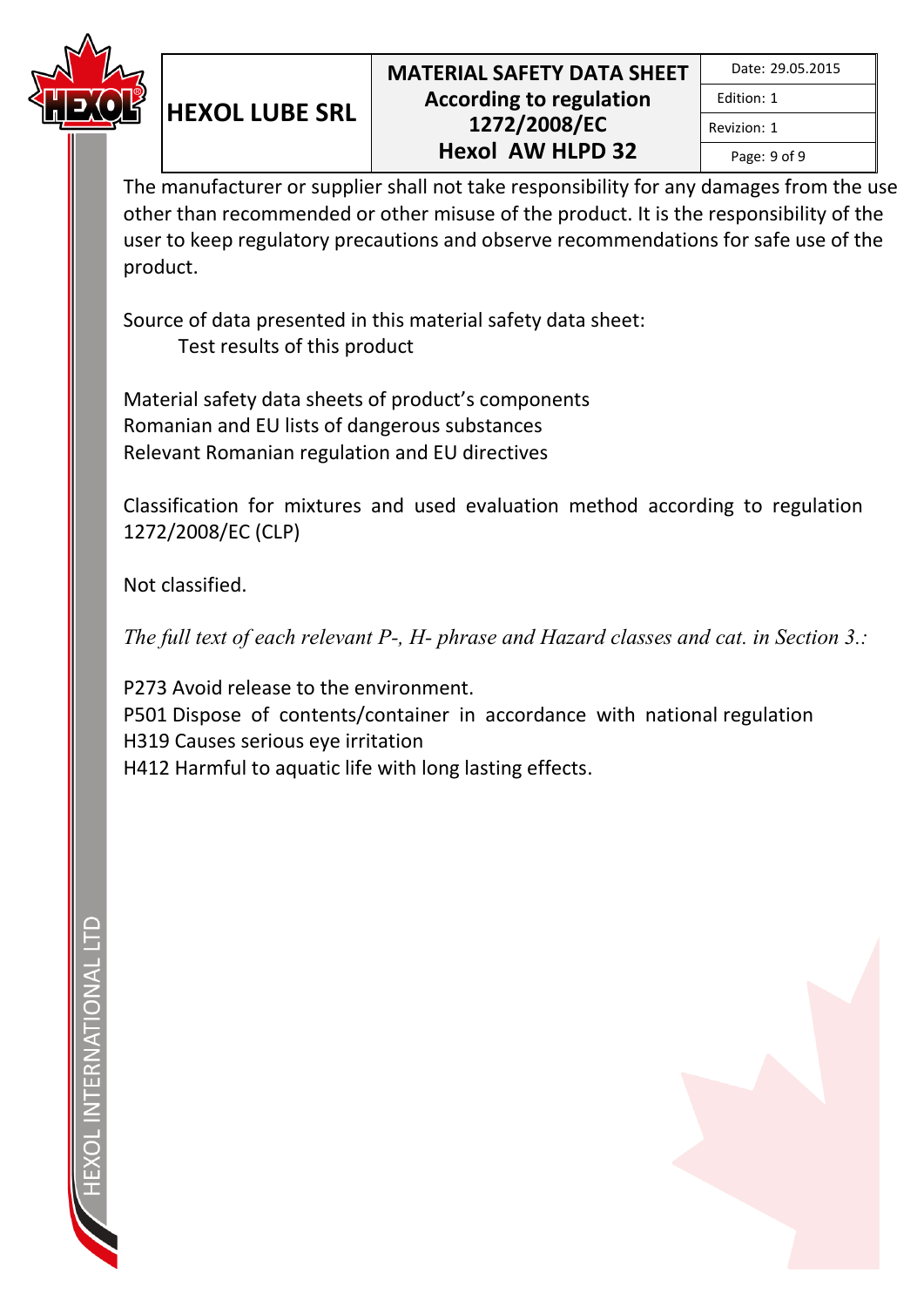

Revizion: 1

Page: 1 of 9

1.Identification of the mixture and of the company/undertaking

1.1 Product identifier:

**HEXOL LUBE SRL**

#### **Hexol AW HLPD 46**

1.2 Relevant identified uses of the mixture and uses advised against Relevant identified uses: hydraulic oil. Uses advised against: no data

1.3 Details of the supplier of the safety data sheet:

- S.C. HEXOL LUBE S.R.L. Adress: comuna. Paleu, str. Ardealului 1A, judeţ Bihor Phone/Fax: 0259 449203/428299
- 1.4 Emergency telephone number Phone: 0259-454216; 0259-449203; 8-16h on workdays.

2. Hazards identification

2.1 Classification of the mixture

Classification of the mixture according to regulation 1272/2008/EC Hazard Class and Category: Hazard statement: Not classified.

Safety hazards: Danger symbol not required. Environmental hazards: Danger symbol not required. Note: Spills may form a film on water surfaces causing impaired oxygen transfer.

2.2 Label elements 1272/2008/EC

Product identification: Trade name: **Hexol AW HLPD 46**

GHS Pictogram: not required Signal word: not required

Hazard statement: not required Precautionary statements: P273 Avoid release to the environment. P501 Dispose of contents/container in accordance with national regulation. Other liabilities for labelling: Tactile warning of danger: Not required.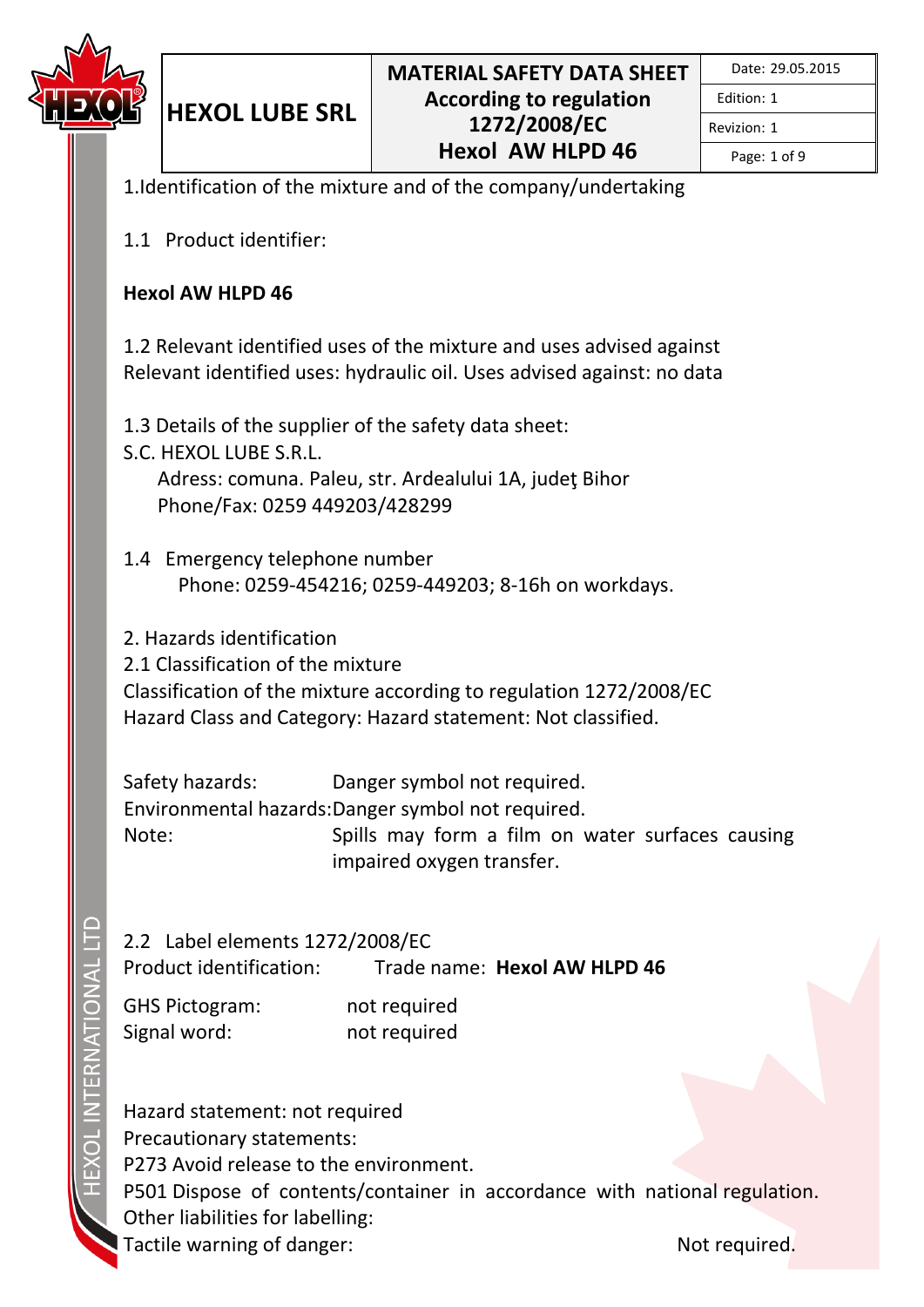

| Date: 29.05.2015 |  |  |
|------------------|--|--|
|------------------|--|--|

Revizion: 1

Page: 2 of 9

Transport classification: see section 14

**HEXOL LUBE SRL**

- 2.3 Other hazards: no data available
- 3. Composition/information on ingredients
- 3.2 Mixtures

Chemical description: Mixture of refined mineral base oils containing additives.

Component(s) / Hazardous component(s):

| Name                                                                                       | <b>EINECS</b><br>number | Cas number | <b>REACH No.</b>            | Hazard<br>statements | Conc.<br>%<br>(m/m) |
|--------------------------------------------------------------------------------------------|-------------------------|------------|-----------------------------|----------------------|---------------------|
| Lubricating oils<br>(petroleum), C>25*                                                     | 278-012-2               | 74869-22-0 |                             |                      | Max.<br>99.5        |
| Benzenamine, N-<br>Phenyl-,<br><b>ReactionProducts</b><br>With 2,4,4-Tri-<br>Methylpentene | 270-128-1               | 68411-46-1 | $01 -$<br>2119491299-<br>23 | H412                 | $0.15 -$<br>0.3     |
| Benzenesulphonic<br>acid, C10-16-alkyl<br>derivs., calcium<br>salts                        | 271-529-4               | 68584-23-6 | $\blacksquare$              | H319                 | $0.045 -$<br>0.11   |

\*: with exposure limit

The full text of each relevant R-, H- phrase and Hazard classes and cat. see in Section 16.

- 4. First aid measures
- 4.1Description of first aid measures

**TERNATIONAL**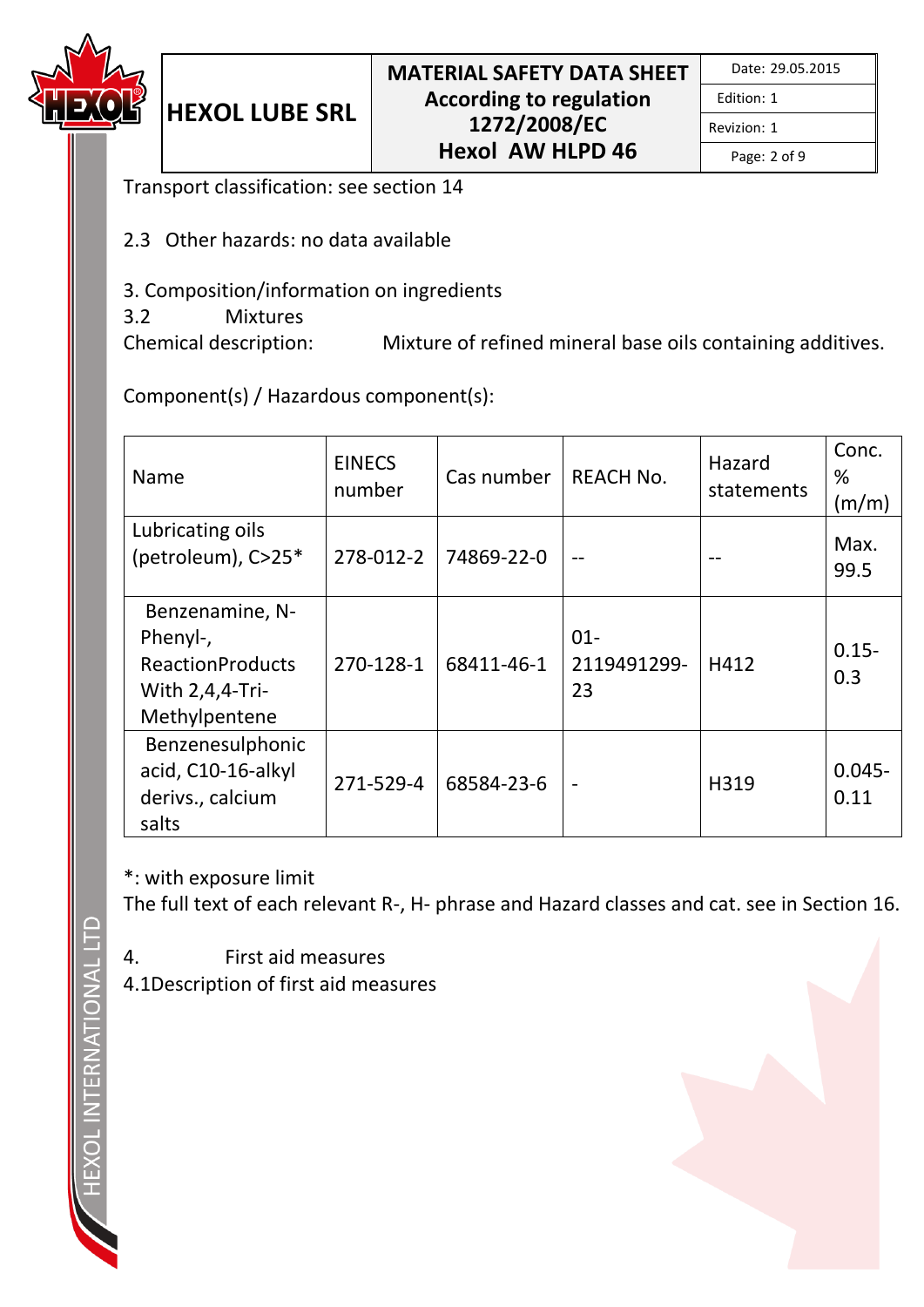

| Date: 29.05.2015 |  |
|------------------|--|
| Edition: 1       |  |
| Revizion: 1      |  |
| Page: 3 of 9     |  |

General advice: Remove victim from exposure site. Ensure that the person have fresh air. Lieth person in lateral position and keep heat. In case of irregular breathing or respiratory arrest will apply artificial respiration.

First aid people should avoid exposure. It will use appropriate respiratory protection. If breathing has stopped, assist ventilation with mechanical device. Do not use mouth to mouth resuscitation. Take off all contaminated clothing immediately.

Inhalation: In case of accident by inhalation, remove casualty danger area and leave the rest. If symptoms persist, seek medical advice.

Skin contact: Remove contaminated clothing and wash the skin thoroughly with soap and water. If symptoms persist, seek medical advice.

Eye contact: Wash thoroughly with water for at least 10 minutes. If symptoms persist, seek medical advice.

 After ingestion: Never give anything by mouth to an unconscious person, or **never induce vomiting.** Immediately seek medical advice.

4.2 Most important symptoms and effects, both acute and delayed **No data available**.

4.3 Indication of any immediate medical attention and special treatment need **Treat symptomatically**

5. Fire-fighting measures Fire hazards: See also Section 9 - flash point.

**HEXOL LUBE SRL**

5.1Extinguishing media Suitable extinguishing media: Foam, carbon dioxide, dry chemical powder. Unsuitable extinguishing media: water jet

5.2 Special hazards arising from the mixture

Hazardous combustion products: On burning, carbon dioxide, carbon monoxide, sulphur oxides, nitrogen oxides, phosphor oxides, various hydrocarbons and soot can be formed.

5.3 Advice for fire-fighters Special protective equipment: According to the existing fire-fighting regulations. Respiratory protection.

Further information:

Collect contaminated fire fighting water separately. It must not enter the sewage system. Contaminated extinguishing water must be disposed of in accordance with official regulations.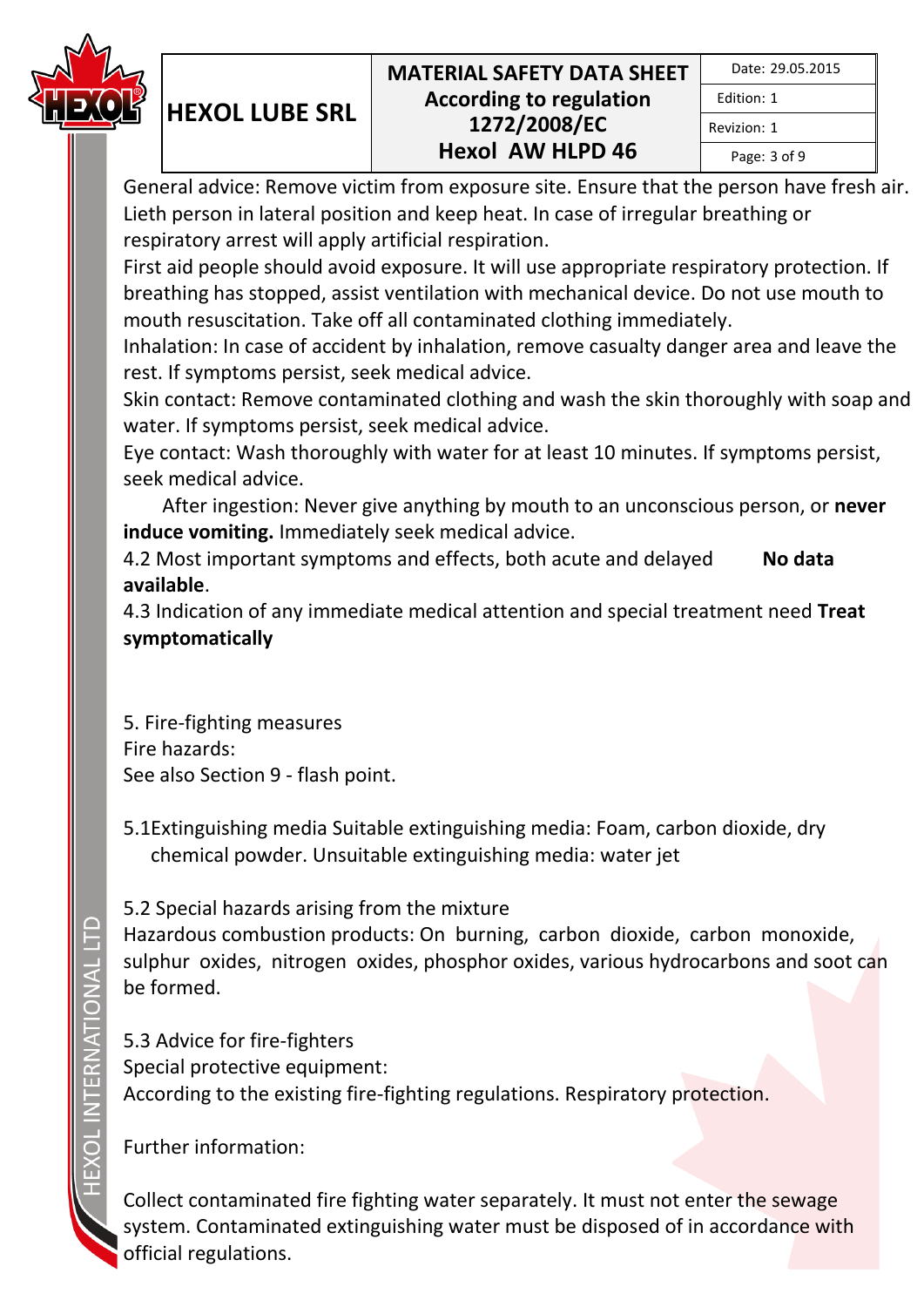

Edition: 1 Revizion: 1

Page: 4 of 9

6. Accidental release measures

**HEXOL LUBE SRL**

6.1 Personal precautions, protective equipment and emergency procedures Use personal protective equipment. Keep away people without protective clothing or who are not trained in resolving the situation. Avoid contact with skin and eyes. Do not breathe vapors or spray mist. Wear respiratory protection.

Personal precautions: see Section 8.

6.2 Environmental precautions:

 Confine spills to prevent material from entering sewers, watercourses, drains and into soil Notify relevant authority

6.3 Methods and material for containment and cleaning up

On soil: All kind of ignition sources should be remove. Recover free liquid by pumping. Contain the rest or small quantities with sand, earth or other suitable absorbents. Dispose of according to local regulations.

On water: Confine the spillage. Remove from surface by skimming or suitable absorbents. Notify local authorities according to regulations.

6.4 Reference to other sections

Personal precautions: see section 8. Waste treatment methods: see section 13.

7. Handling and storage 7.1Precautions for safe handling

Keep general measures applied for normal operations with lubricants and flammable liquids.

Keep away from radiant heat and open flame.

Avoid contact with skin and eyes. Avoid prolonged breathing of oil vapours or mists. Ensure washing facilities after working hours and before breaks. Take off contaminated or oil-soaked clothing, wash with warm water and soap.

When using do not eat, drink or smoke. Avoid splashing the product. Handling temperature: not known

# 7.2 Conditions for safe storage, including any incompatibilities

Storage facilities must comply with regulations for storing of flammable liquids. Store in dry, well ventilated place in original, closed containers. Keep away from radiant heat, open flame and strong oxidizing agents. Storage temperature: max. 40°C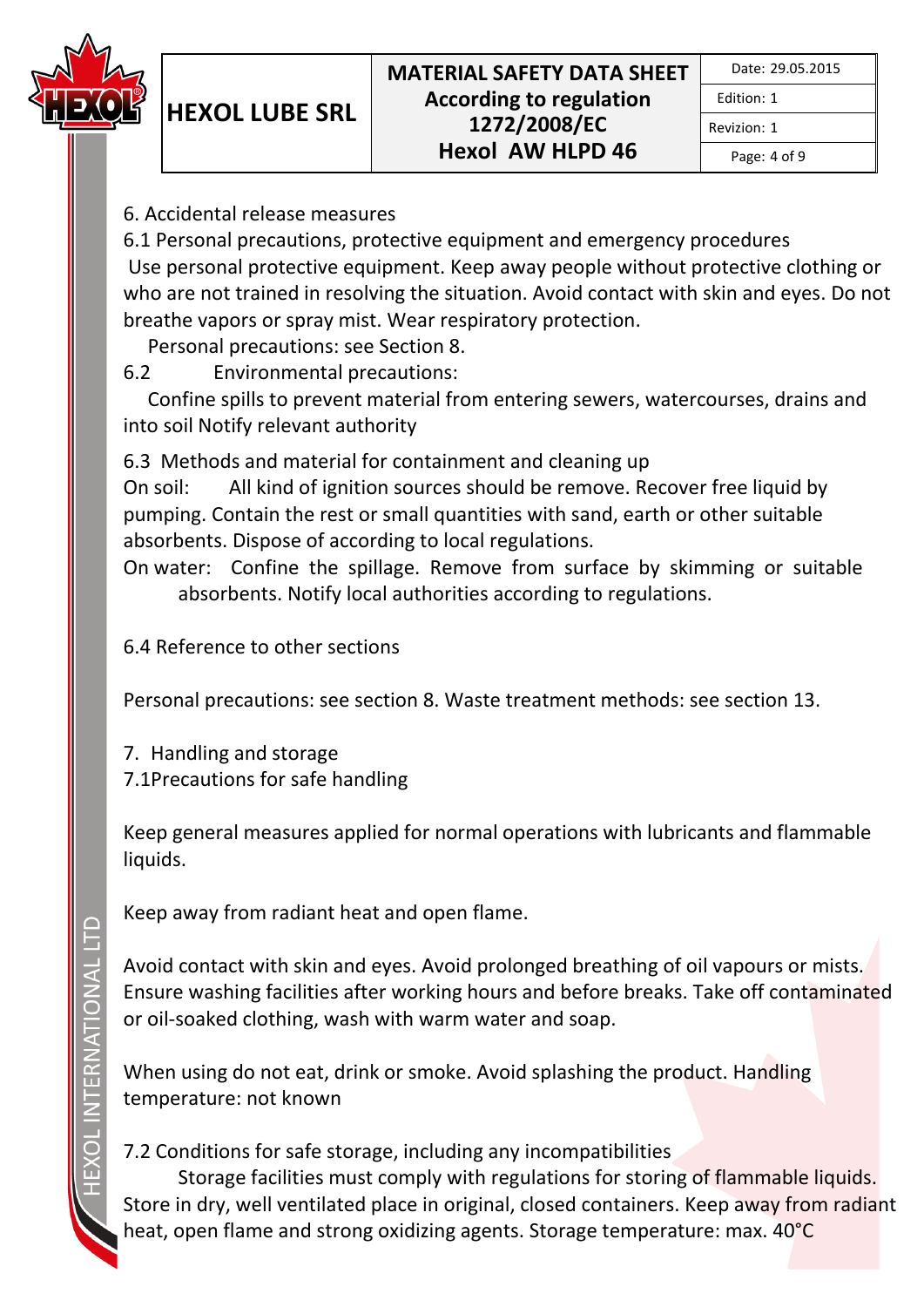

Revizion: 1

Page: 5 of 9

- 7.3 Specific end use(s) Anti rust oil.
- 8. Exposure controls / personal protection Engineering control measures: Not required.

8.1 Control parameters:

*Mineral oil mist:* TWA: 5 mg/m<sub>3</sub>; STEL: 10 mg/m<sub>3</sub>, for oil mist, vapour excluded (ACGIH). Method of testing, recommended: NIOSH 5026

8.2 Exposure controls

Personal protection:

Respiratory protection: Breathing apparatus not required.

Hand protection: Oil resistant gloves (EN 374, Breakthrough time 480 min)

(e.g. nitrile rubber - minimal thickness 0.33 mm).

Note: Manufacturer's directions for use and the conditions of application should be observed.

Eye protection: Tightly fitting safety goggles.

Skin protection: Protective clothing (oil resistant).

Other special: no data

8.3 Environmental exposure controls:

Do not discharge into drains/surface waters/groundwater.

- 9. Physical and chemical properties
- 9.1 Information on basic physical and chemical properties

## Appearance:

| Physical state:           | liquid               |
|---------------------------|----------------------|
| Colour:                   | brown, cle           |
| Odour:                    | characteri           |
| Change in physical state: |                      |
| Pour point (ISO 3016):    | typ. $-36^{\circ}$ C |
| Boiling point:            | not availa           |
|                           |                      |

n. clear cteristic

vailable

Others:

Flash point (COC) (EN ISO 2592): typ. 210°C Ignition point (EN ISO 2592): not available Autoignition temperature: not available Explosive properties: not explosive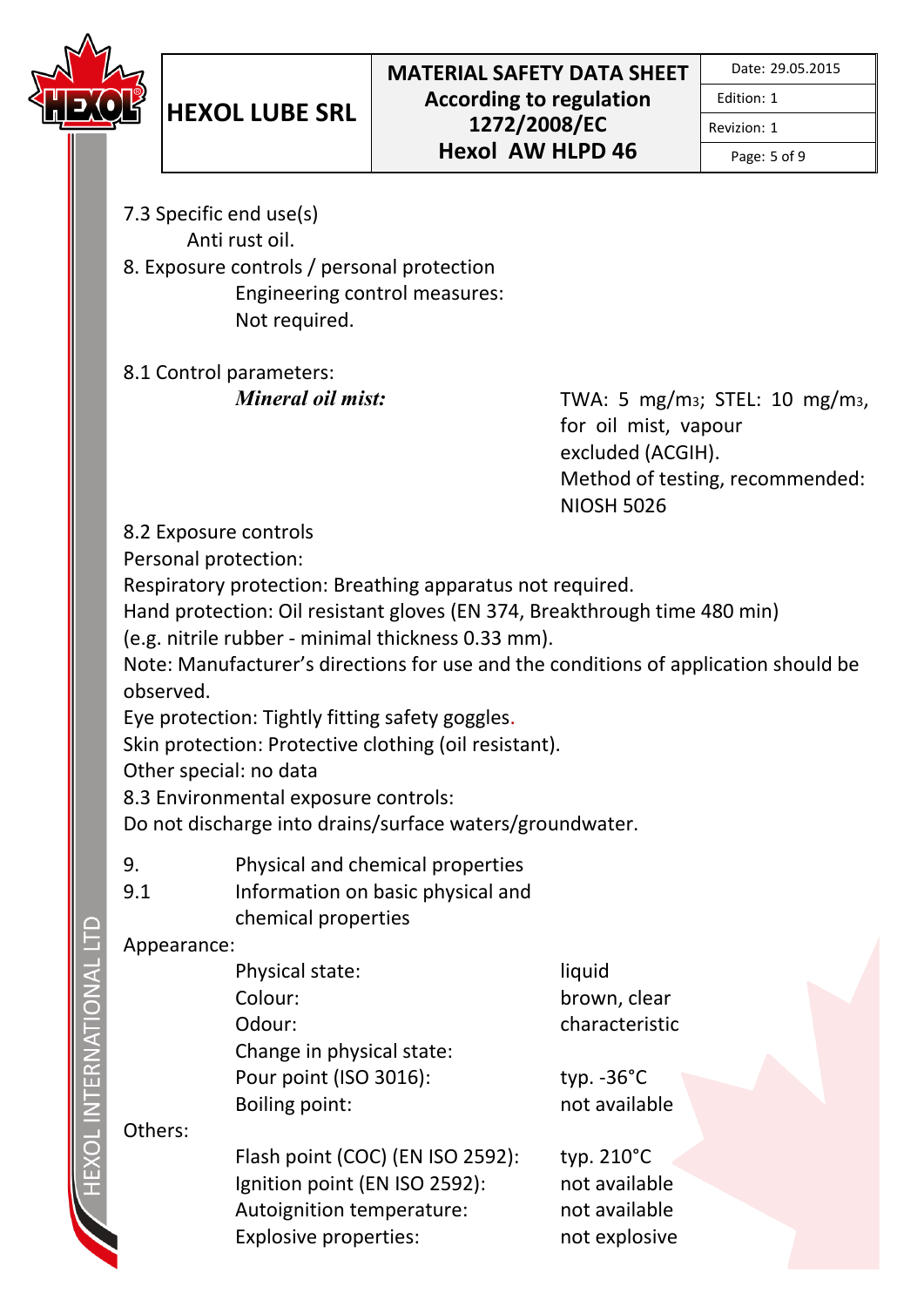

Date: 29.05.2015

Edition: 1

Revizion: 1

Page: 6 of 9

Oxidizing properties: not oxidize Vapour pressure at 20°C: negligible Density at 15°C (EN ISO 12185): Typ. 0.890 g/cm<sup>3</sup> Solubility in water: practically insoluble in water Solubility in other solvents: gasoline, kerosene, toluene, etc. n-Octanol/water partition coefficient: Vapour density: not available Heating value: inf. 38 000 kJ/kg Kinematic viscosity at 40°C (EN ISO 3104):

not available

Typ. 46 mm $\frac{2}{s}$ 

9.2 Other information no data available

10. Stability and reactivity

**HEXOL LUBE SRL**

10.1 Reactivity: Dangerous reactivity not known.

10.2 Chemical stability: No decomposition if stored and handled properly.

10.3 Possibility of hazardous reactions: Not known.

10.4 Conditions to avoid: Direct heat or ignition sources.

10.5 Incompatible materials: Strong oxidizing agents.

10.6 Hazardous decomposition products: No dangerous decomposition products are formed under normal conditions. Hazardous combustion products: See Section 5.

11. Toxicological information

11.1 Information on toxicological effects

Acute toxicity:

Oral:  $LD_{50} (rat)$  > 2000 mg/kg (based on components) Dermal: LD<sup>50</sup> (rabbit) > 2000 mg/kg (based on components) Acute toxicity: irritation

Skin: not irritant (based on components) Eye: not irritant (based on components), causes serious eye irritation Note: Prolonged and/or repeated contact may cause irritation on skin or in eyes depending on individual sensitivity.

Respiratory or skin sensitisation: not sensitising (based on components)

Other information, specific effects:

The product does not contain PCBs, PCTs, and other chlorine compounds, and heavy metals, barium compounds.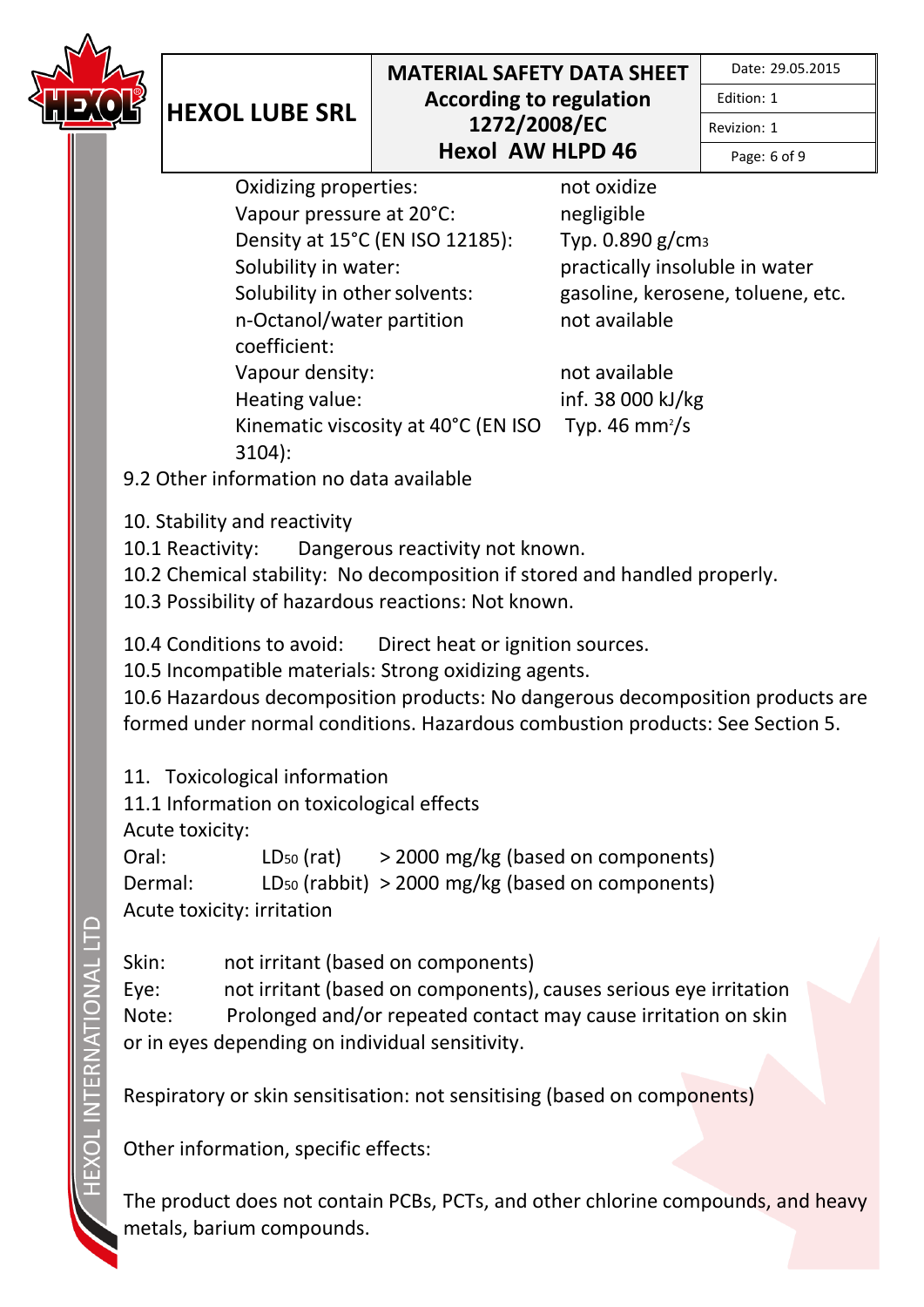

Page: 7 of 9

Revizion: 1

cell mutagenicity: resp. not mutagen (based on components) Carcinogenicity: resp. not carcinogen (based on components)

Reproductive toxicity: resp. no reproduction-damaging effect (based on components)

STOT-single exposure: not known STOT-repeated exposure: not known Aspiration hazard: not known,

**HEXOL LUBE SRL**

12. Ecological information 12.1 **Toxicity** No data for the product. Aquatic organisms: Soil organisms: Plants: 12.2 Persistence and degradability No data available. Biodegradability: No data available. 12.3 Bioaccumulative potential No data available. 12.4 Mobility Mobility in soil **Absorbs** in soil. Mobility in water: Floats on water. 12.5 Results of PBT and vPvB Not required. assessment 12.6 Other adverse effects Heavy metal content: None. PCT, PCB and other chlorinated None. hydrocarbons: Environmental effects: Spills may form a film onwatersurfacescausing impaired oxygen transfer. Water hazard class (German): 13. Disposal considerations 13.1 Waste treatment methods Product disposal: Wastes of the product or used oil should be treated as hazardous waste. EWC cod: 13 02 05\*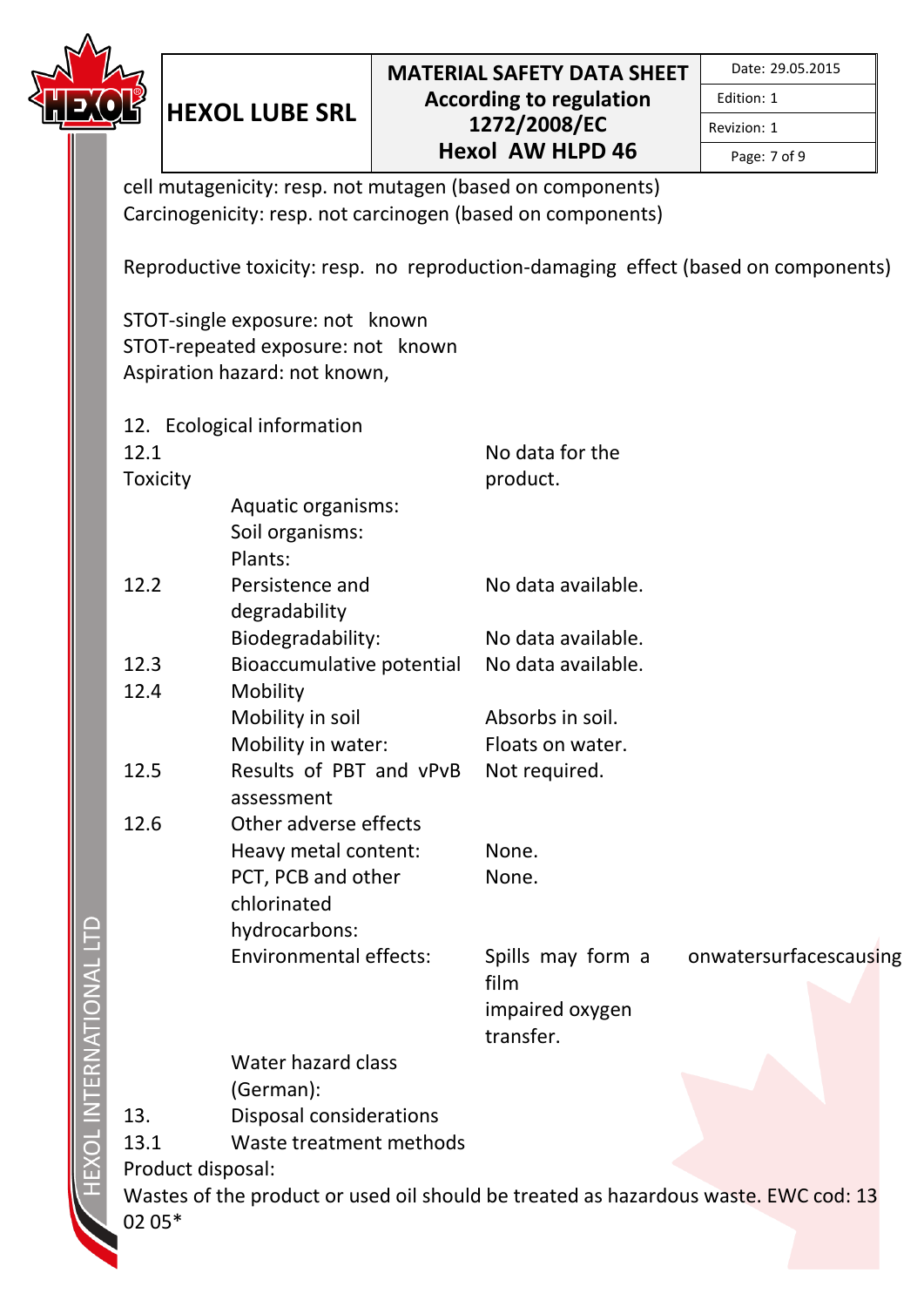

|  | Date: 29.05.2015 |
|--|------------------|
|--|------------------|

Edition: 1 Revizion: 1

Page: 8 of 9

Mineral-based non-chlorinated engine, gear and lubricating oils. Disposal must be in compliance with national and local regulations. Recommended waste treatment method: incineration

Packaging disposal:

**HEXOL LUBE SRL**

Containers with product residue should also be treated as hazardous waste according to national and local disposal regulations.

EWC cod: 15 01 10\*

Packaging containing residues of or contaminated by dangerous substances.

Disposal must be in compliance with national and local regulations.

Wastewater:

Quality of wastewater emitted to natural water must comply with national and local regulations.

Care should be taken in any case to ensure compliance with EC, national and local regulations. It is the responsibility of the user to know all relevant national and local regulations.

## 14. Transport information

| Land transport:                           |                              |
|-------------------------------------------|------------------------------|
| Road/Railway                              | ADR/RID: Not classified.     |
| Waterways:                                |                              |
| Inland waterways/ Sea transport ADN/IMDG: | Not classified.              |
| Air transport:                            | ICAO / IATA: Not classified. |

## 15. Regulatory information

15.1 Safety, health and environmental regulations/legislation specific for the mixture. This safety data sheet has been prepared according to Regulation 1907/2006/EC (mod. 453/2010/EC) and 1272/2008/EC.

15.2 Chemical safety assessment. not available 16. Other information

The information given in this data sheet is based on our best knowledge at the time of publication. The information is related only to this product and is intended to assist its safe transport, handling and use. The given physical and chemical parameters describe the product only for the purpose of safety requirements and therefore should not be construed as guaranteeing any specific property of the product or as being part of a product specification or any contract.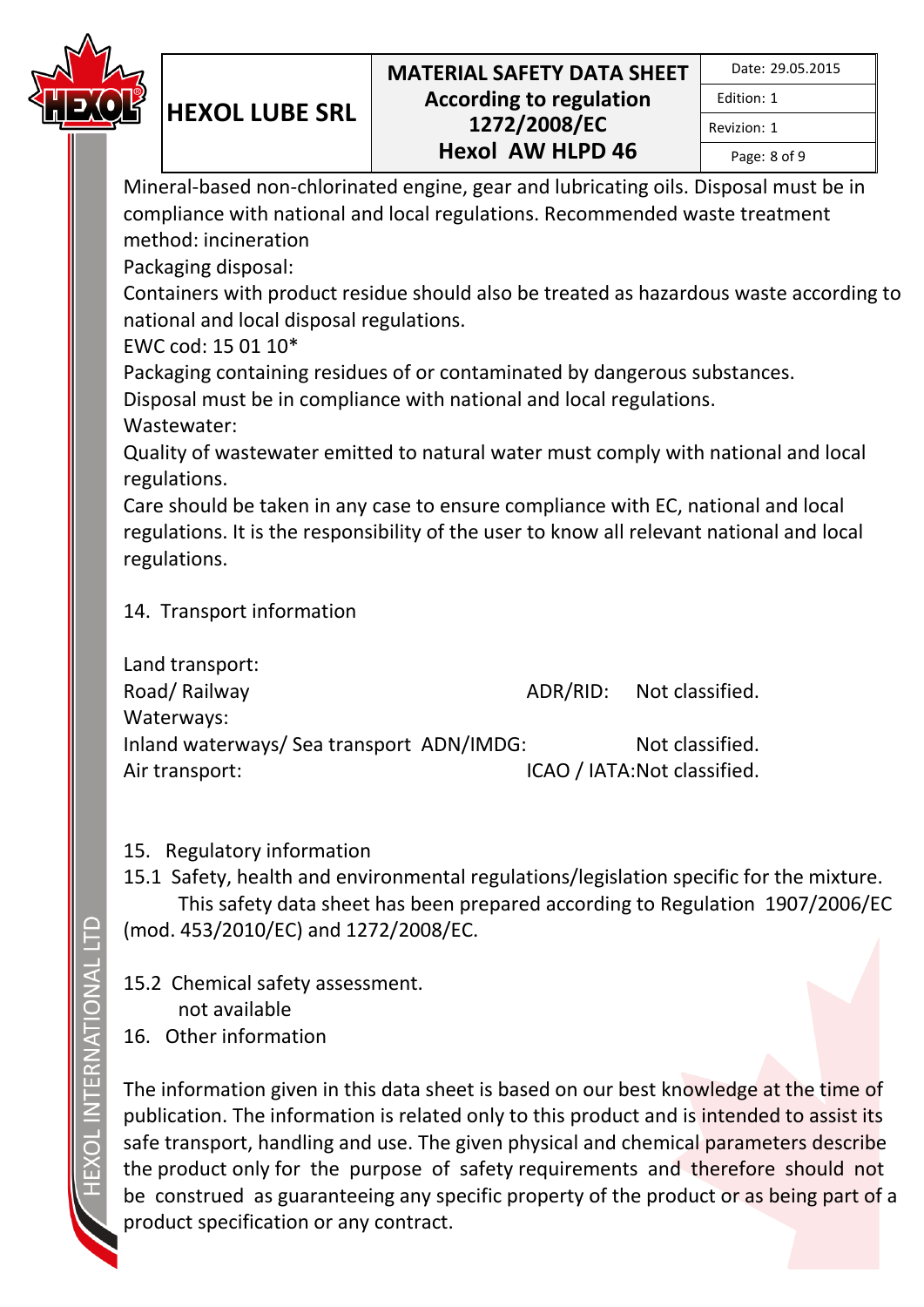

Edition: 1 Revizion: 1

Page: 9 of 9

The manufacturer or supplier shall not take responsibility for any damages from the use other than recommended or other misuse of the product. It is the responsibility of the user to keep regulatory precautions and observe recommendations for safe use of the product.

Source of data presented in this material safety data sheet: Test results of this product

Material safety data sheets of product's components Romanian and EU lists of dangerous substances Relevant Romanian regulation and EU directives

**HEXOL LUBE SRL**

Classification for mixtures and used evaluation method according to regulation 1272/2008/EC (CLP)

Not classified.

*The full text of each relevant P-, H- phrase and Hazard classes and cat. in Section 3.:* 

P273 Avoid release to the environment. P501 Dispose of contents/container in accordance with national regulation H319 Causes serious eye irritation H412 Harmful to aquatic life with long lasting effects.

FRNATIONAL

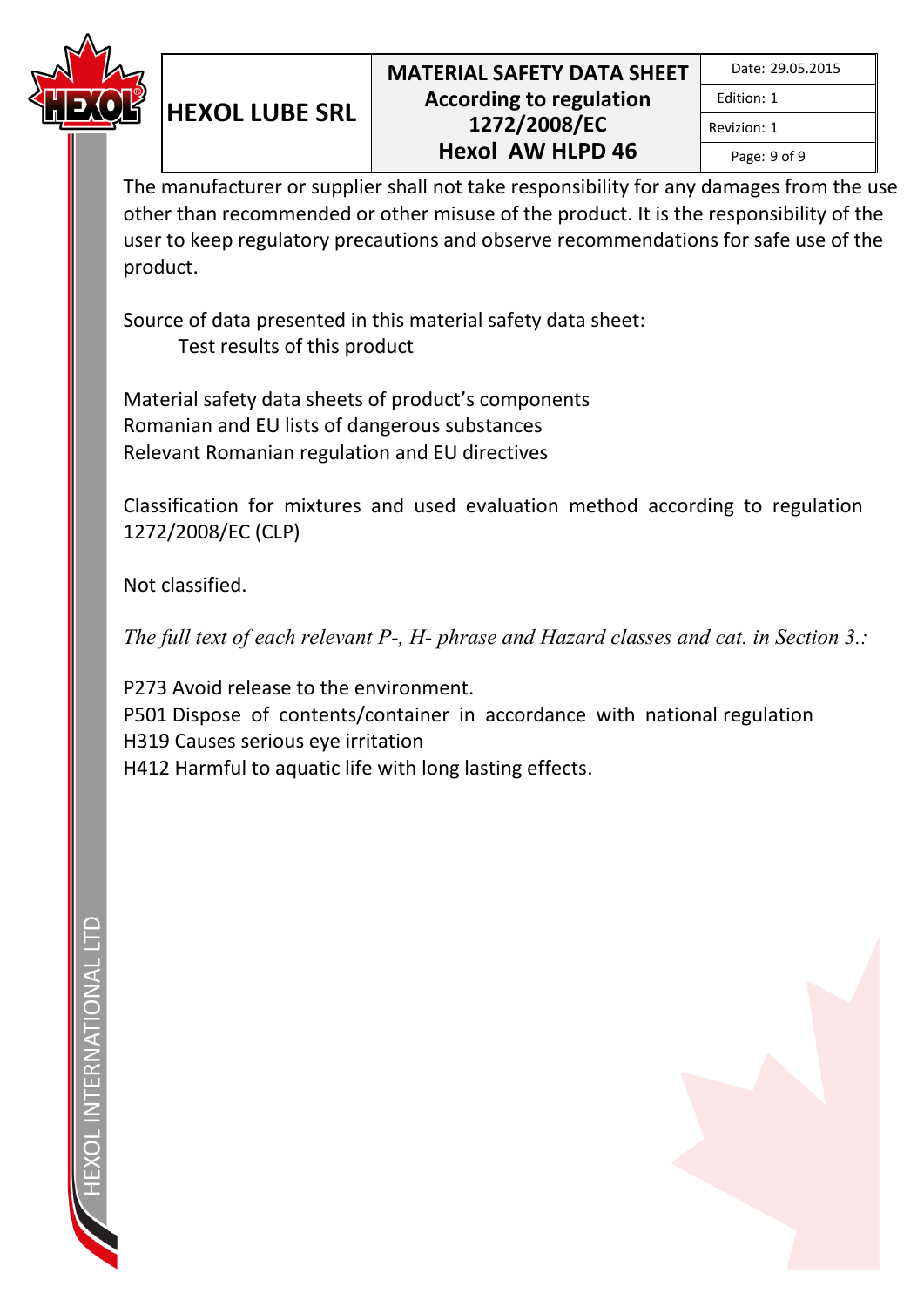

Revizion: 1

Page: 1 of 9

1.Identification of the mixture and of the company/undertaking

1.1 Product identifier:

**HEXOL LUBE SRL**

#### **Hexol AW HLPD 68**

1.2 Relevant identified uses of the mixture and uses advised against Relevant identified uses: hydraulic oil. Uses advised against: no data

1.3 Details of the supplier of the safety data sheet:

S.C. HEXOL LUBE S.R.L. Adress: comuna. Paleu, str. Ardealului 1A, judeţ Bihor Phone/Fax: 0259 449203/428299

1.4 Emergency telephone number Phone: 0259-454216; 0259-449203; 8-16h on workdays.

2. Hazards identification

2.1 Classification of the mixture

Classification of the mixture according to regulation 1272/2008/EC Hazard Class and Category: Hazard statement: Not classified.

Safety hazards: Danger symbol not required. Environmental hazards: Danger symbol not required. Note: Spills may form a film on water surfaces causing impaired oxygen transfer.

2.2 Label elements 1272/2008/EC

Product identification: Trade name: **Hexol AW HLPD 68**

GHS Pictogram: not required Signal word: not required

Hazard statement: not required Precautionary statements: P273 Avoid release to the environment. P501 Dispose of contents/container in accordance with national regulation. Other liabilities for labelling: Tactile warning of danger: Not required.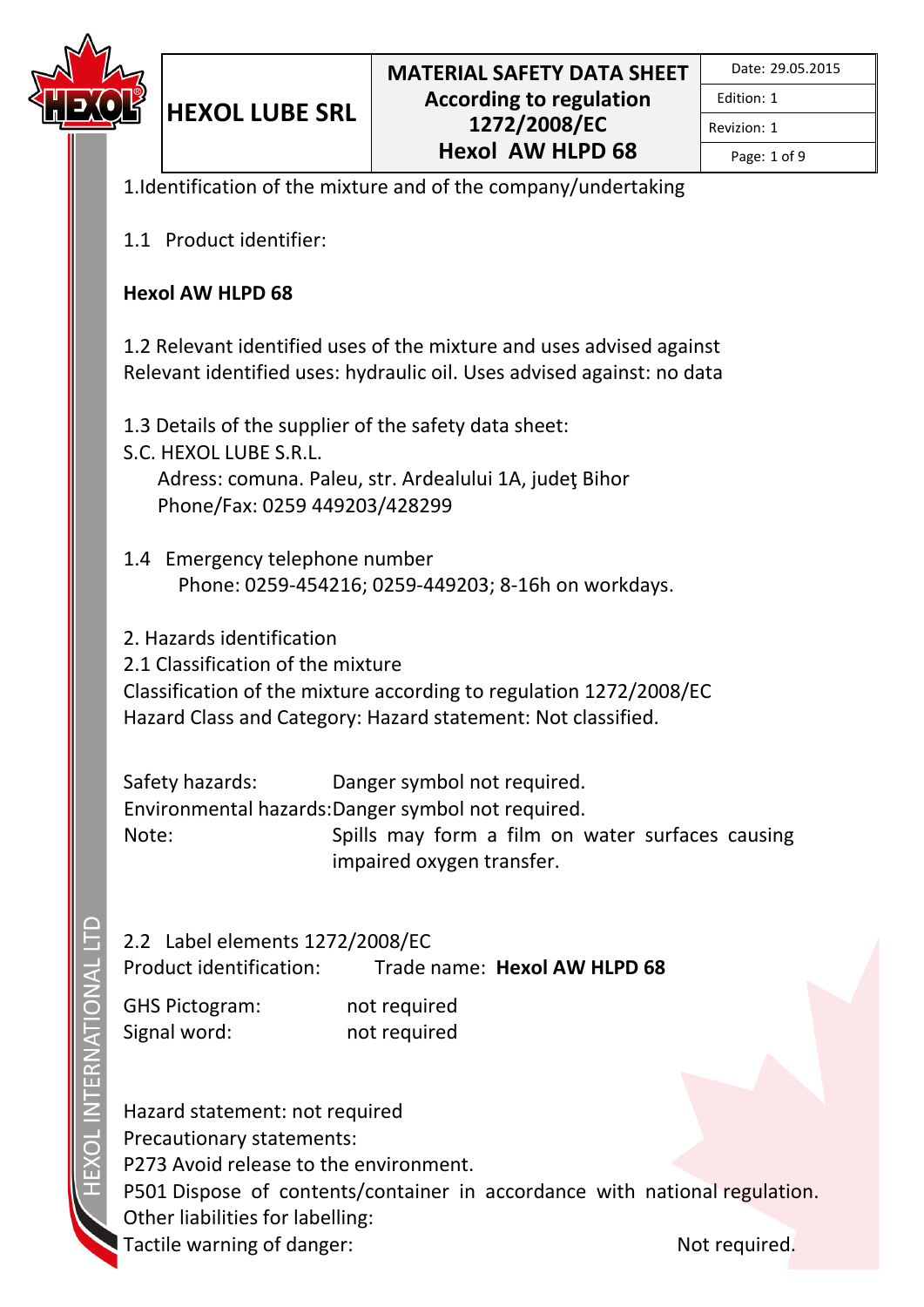

|  | Date: 29.05.2015 |
|--|------------------|
|--|------------------|

Revizion: 1

Page: 2 of 9

Transport classification: see section 14

**HEXOL LUBE SRL**

- 2.3 Other hazards: no data available
- 3. Composition/information on ingredients
- 3.2 Mixtures

Chemical description: Mixture of refined mineral base oils containing additives.

Component(s) / Hazardous component(s):

| Name                                                                                       | <b>EINECS</b><br>number | Cas number | <b>REACH No.</b>            | Hazard<br>statements | Conc.<br>℅<br>(m/m) |
|--------------------------------------------------------------------------------------------|-------------------------|------------|-----------------------------|----------------------|---------------------|
| Lubricating oils<br>(petroleum), C>25*                                                     | 278-012-2               | 74869-22-0 |                             |                      | Max.<br>99.5        |
| Benzenamine, N-<br>Phenyl-,<br><b>ReactionProducts</b><br>With 2,4,4-Tri-<br>Methylpentene | 270-128-1               | 68411-46-1 | $01 -$<br>2119491299-<br>23 | H412                 | $0.15 -$<br>0.3     |
| Benzenesulphonic<br>acid, C10-16-alkyl<br>derivs., calcium<br>salts                        | 271-529-4               | 68584-23-6 | $\blacksquare$              | H319                 | $0.045 -$<br>0.11   |

\*: with exposure limit

The full text of each relevant R-, H- phrase and Hazard classes and cat. see in Section 16.

- 4. First aid measures
- 4.1Description of first aid measures

**TERNATIONAL**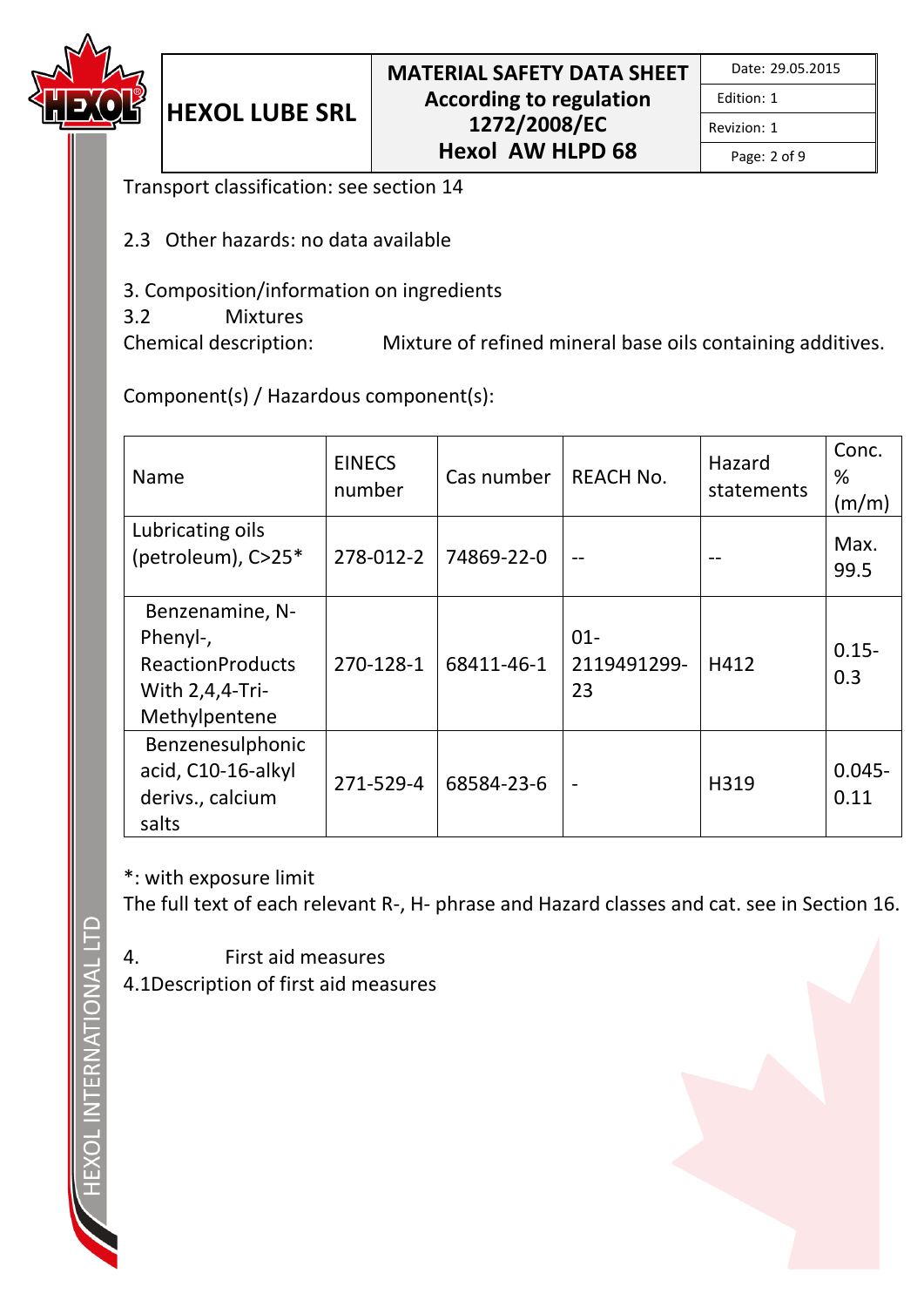

|              | Date: 29.05.2015 |
|--------------|------------------|
| Edition: 1   |                  |
| Revizion: 1  |                  |
| Page: 3 of 9 |                  |

General advice: Remove victim from exposure site. Ensure that the person have fresh air. Lieth person in lateral position and keep heat. In case of irregular breathing or respiratory arrest will apply artificial respiration.

First aid people should avoid exposure. It will use appropriate respiratory protection. If breathing has stopped, assist ventilation with mechanical device. Do not use mouth to mouth resuscitation. Take off all contaminated clothing immediately.

Inhalation: In case of accident by inhalation, remove casualty danger area and leave the rest. If symptoms persist, seek medical advice.

Skin contact: Remove contaminated clothing and wash the skin thoroughly with soap and water. If symptoms persist, seek medical advice.

Eye contact: Wash thoroughly with water for at least 10 minutes. If symptoms persist, seek medical advice.

 After ingestion: Never give anything by mouth to an unconscious person, or **never induce vomiting.** Immediately seek medical advice.

4.2 Most important symptoms and effects, both acute and delayed **No data available**.

4.3 Indication of any immediate medical attention and special treatment need **Treat symptomatically**

5. Fire-fighting measures Fire hazards: See also Section 9 - flash point.

**HEXOL LUBE SRL**

5.1Extinguishing media Suitable extinguishing media: Foam, carbon dioxide, dry chemical powder. Unsuitable extinguishing media: water jet

5.2 Special hazards arising from the mixture

Hazardous combustion products: On burning, carbon dioxide, carbon monoxide, sulphur oxides, nitrogen oxides, phosphor oxides, various hydrocarbons and soot can be formed.

5.3 Advice for fire-fighters Special protective equipment: According to the existing fire-fighting regulations. Respiratory protection.

Further information:

Collect contaminated fire fighting water separately. It must not enter the sewage system. Contaminated extinguishing water must be disposed of in accordance with official regulations.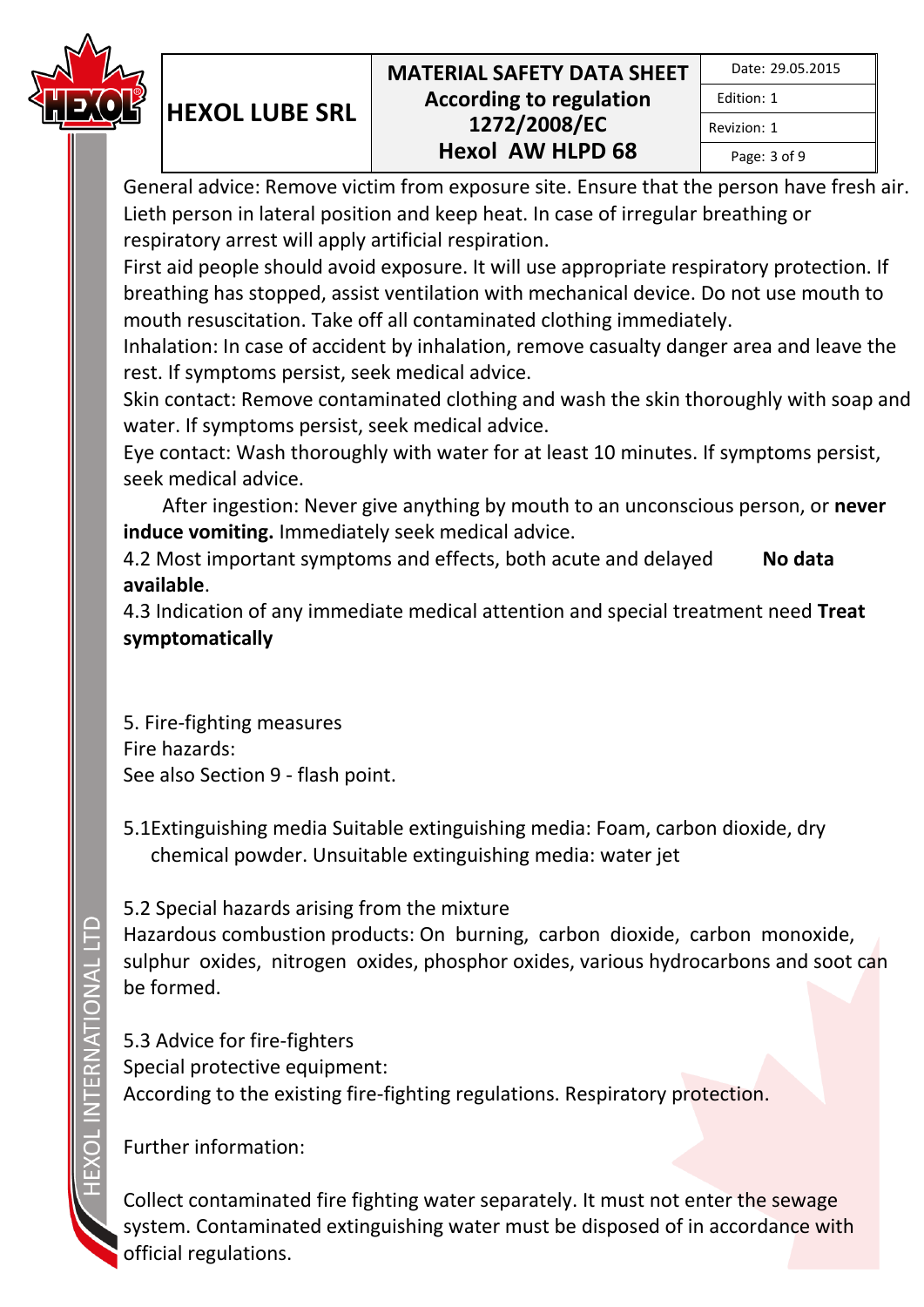

Revizion: 1

Page: 4 of 9

6. Accidental release measures

**HEXOL LUBE SRL**

6.1 Personal precautions, protective equipment and emergency procedures Use personal protective equipment. Keep away people without protective clothing or who are not trained in resolving the situation. Avoid contact with skin and eyes. Do not breathe vapors or spray mist. Wear respiratory protection.

Personal precautions: see Section 8.

6.2 Environmental precautions:

 Confine spills to prevent material from entering sewers, watercourses, drains and into soil Notify relevant authority

6.3 Methods and material for containment and cleaning up

On soil: All kind of ignition sources should be remove. Recover free liquid by pumping. Contain the rest or small quantities with sand, earth or other suitable absorbents. Dispose of according to local regulations.

On water: Confine the spillage. Remove from surface by skimming or suitable absorbents. Notify local authorities according to regulations.

6.4 Reference to other sections

Personal precautions: see section 8. Waste treatment methods: see section 13.

7. Handling and storage 7.1Precautions for safe handling

Keep general measures applied for normal operations with lubricants and flammable liquids.

Keep away from radiant heat and open flame.

Avoid contact with skin and eyes. Avoid prolonged breathing of oil vapours or mists. Ensure washing facilities after working hours and before breaks. Take off contaminated or oil-soaked clothing, wash with warm water and soap.

When using do not eat, drink or smoke. Avoid splashing the product. Handling temperature: not known

# 7.2 Conditions for safe storage, including any incompatibilities

Storage facilities must comply with regulations for storing of flammable liquids. Store in dry, well ventilated place in original, closed containers. Keep away from radiant heat, open flame and strong oxidizing agents. Storage temperature: max. 40°C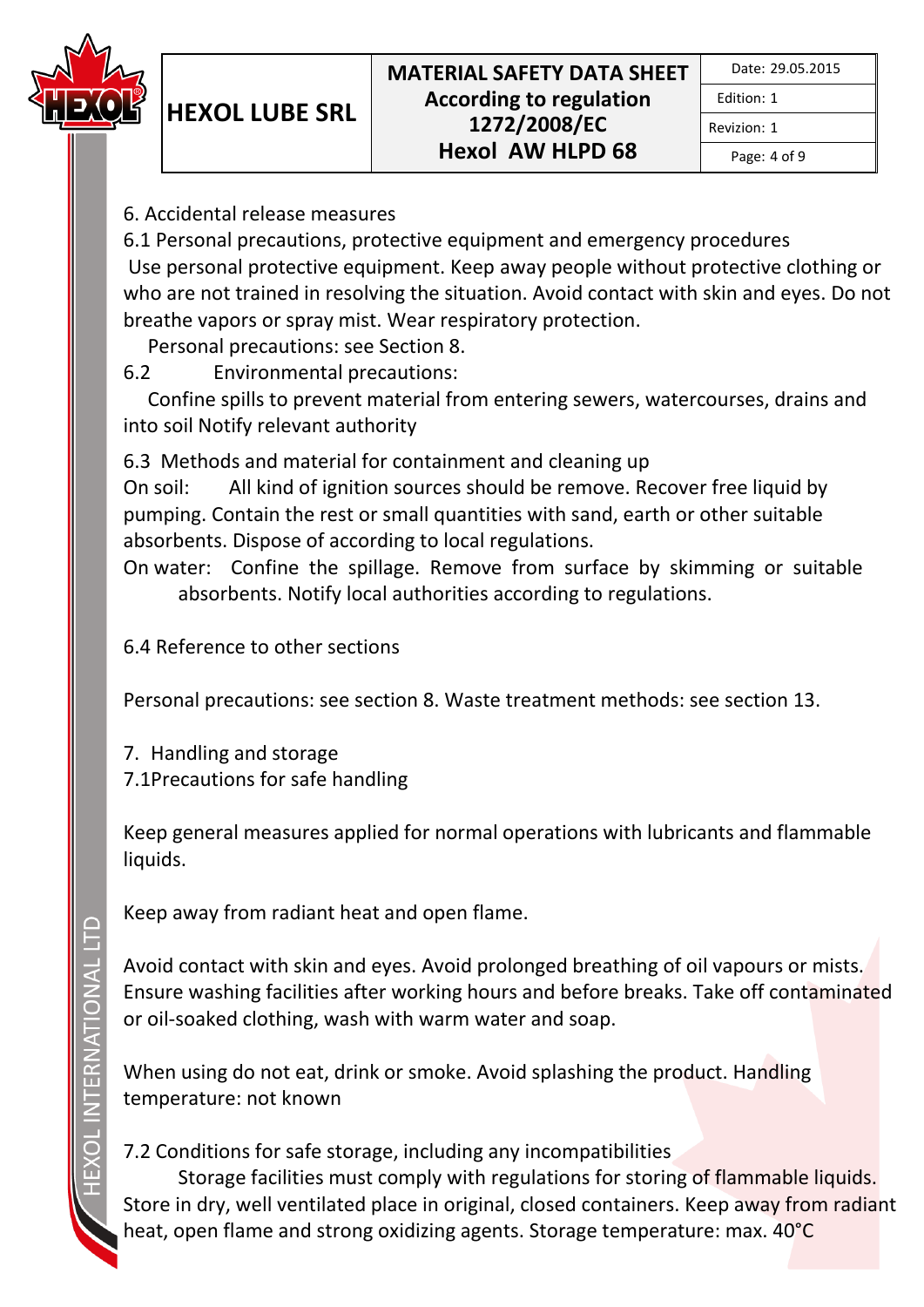

Revizion: 1

Page: 5 of 9

- 7.3 Specific end use(s) Anti rust oil.
- 8. Exposure controls / personal protection Engineering control measures: Not required.

8.1 Control parameters:

*Mineral oil mist:* TWA: 5 mg/m<sub>3</sub>; STEL: 10 mg/m<sub>3</sub>, for oil mist, vapour excluded (ACGIH). Method of testing, recommended: NIOSH 5026

8.2 Exposure controls

Personal protection:

Respiratory protection: Breathing apparatus not required.

Hand protection: Oil resistant gloves (EN 374, Breakthrough time 480 min)

(e.g. nitrile rubber - minimal thickness 0.33 mm).

Note: Manufacturer's directions for use and the conditions of application should be observed.

Eye protection: Tightly fitting safety goggles.

Skin protection: Protective clothing (oil resistant).

Other special: no data

8.3 Environmental exposure controls:

Do not discharge into drains/surface waters/groundwater.

- 9. Physical and chemical properties
- 9.1 Information on basic physical and chemical properties

## Appearance:

| Physical state:           | liquid               |
|---------------------------|----------------------|
| Colour:                   | brown, cle           |
| Odour:                    | characteri           |
| Change in physical state: |                      |
| Pour point (ISO 3016):    | typ. $-36^{\circ}$ C |
| Boiling point:            | not availa           |
|                           |                      |

Others:

Flash point (COC) (EN ISO 2592): typ. 210°C Ignition point (EN ISO 2592): not available Autoignition temperature: not available Explosive properties: not explosive

n. clear cteristic

vailable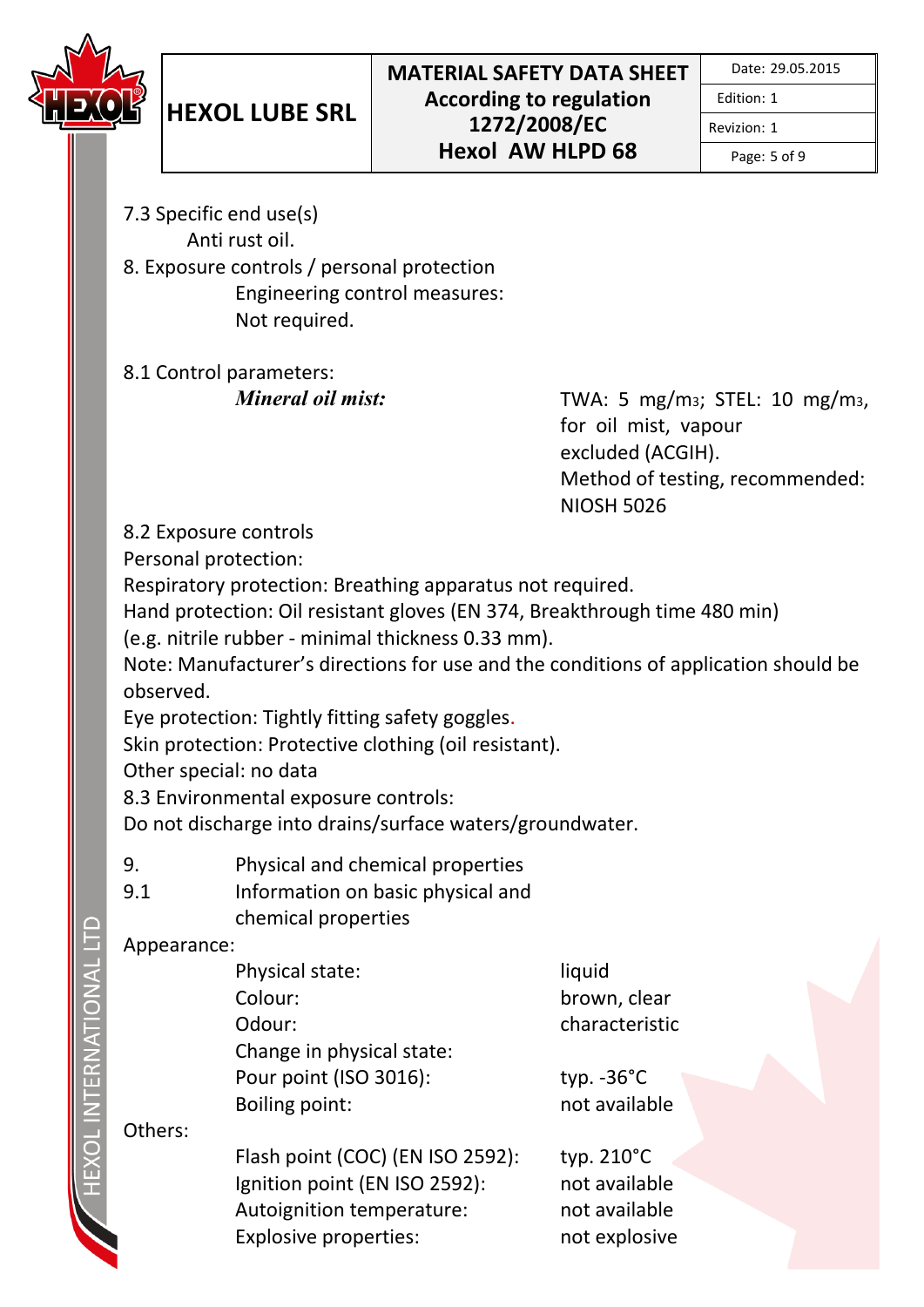

Date: 29.05.2015

Edition: 1

Revizion: 1

Page: 6 of 9

Oxidizing properties: not oxidize Vapour pressure at 20°C: negligible Density at 15°C (EN ISO 12185): Typ. 0.890 g/cm<sup>3</sup> Solubility in water: practically insoluble in water Solubility in other solvents: gasoline, kerosene, toluene, etc. n-Octanol/water partition coefficient: Vapour density: not available Heating value: inf. 38 000 kJ/kg Kinematic viscosity at 40°C (EN ISO 3104):

not available

Typ. 68 mm $\frac{2}{s}$ 

9.2 Other information no data available

10. Stability and reactivity

**HEXOL LUBE SRL**

10.1 Reactivity: Dangerous reactivity not known.

10.2 Chemical stability: No decomposition if stored and handled properly.

10.3 Possibility of hazardous reactions: Not known.

10.4 Conditions to avoid: Direct heat or ignition sources.

10.5 Incompatible materials: Strong oxidizing agents.

10.6 Hazardous decomposition products: No dangerous decomposition products are formed under normal conditions. Hazardous combustion products: See Section 5.

11. Toxicological information

11.1 Information on toxicological effects

Acute toxicity:

Oral:  $LD_{50} (rat)$  > 2000 mg/kg (based on components) Dermal: LD<sup>50</sup> (rabbit) > 2000 mg/kg (based on components) Acute toxicity: irritation

Skin: not irritant (based on components) Eye: not irritant (based on components), causes serious eye irritation Note: Prolonged and/or repeated contact may cause irritation on skin or in eyes depending on individual sensitivity.

Respiratory or skin sensitisation: not sensitising (based on components)

Other information, specific effects:

The product does not contain PCBs, PCTs, and other chlorine compounds, and heavy metals, barium compounds.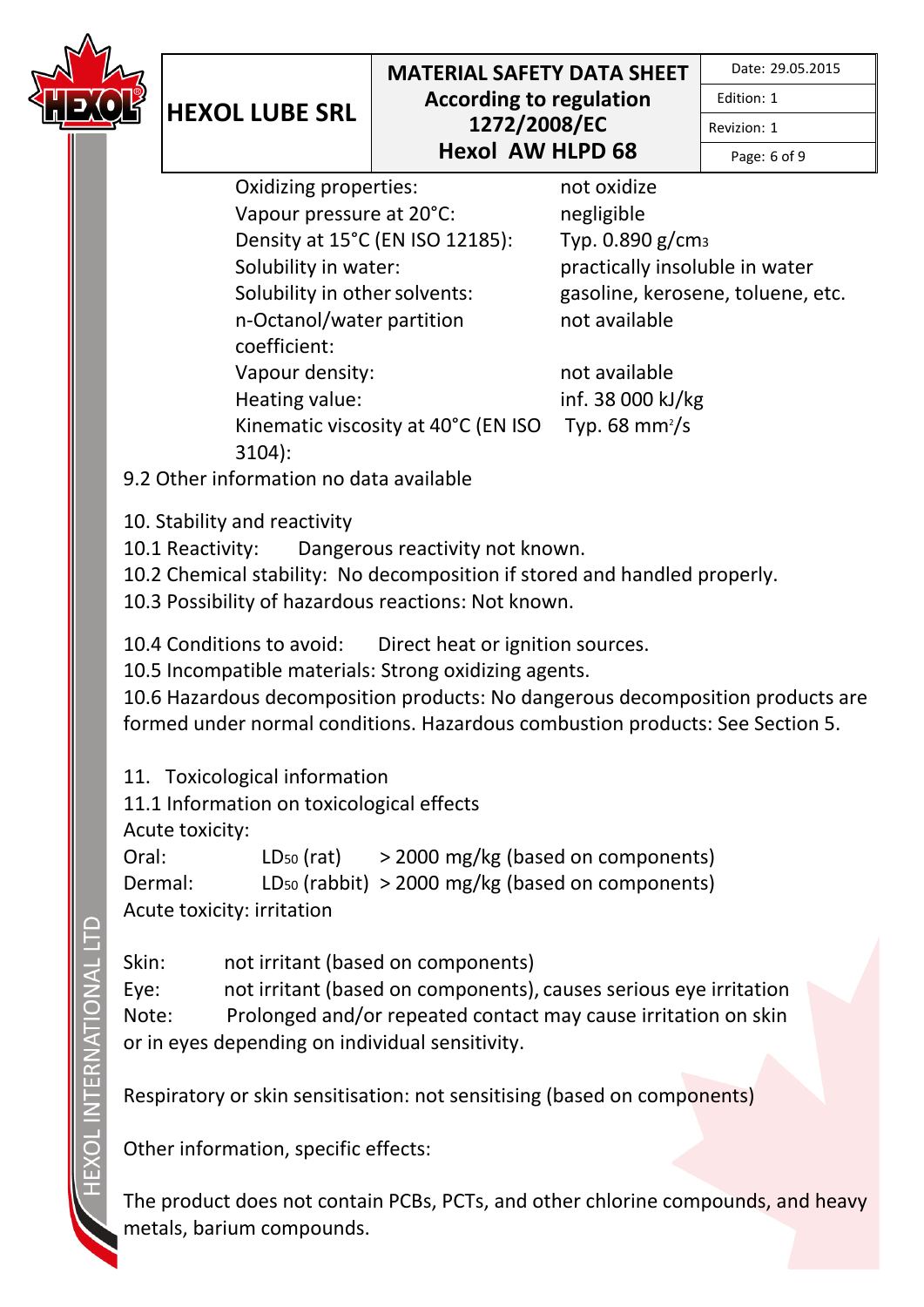

Page: 7 of 9

Revizion: 1

cell mutagenicity: resp. not mutagen (based on components) Carcinogenicity: resp. not carcinogen (based on components)

Reproductive toxicity: resp. no reproduction-damaging effect (based on components)

STOT-single exposure: not known STOT-repeated exposure: not known Aspiration hazard: not known,

**HEXOL LUBE SRL**

12. Ecological information 12.1 **Toxicity** No data for the product. Aquatic organisms: Soil organisms: Plants: 12.2 Persistence and degradability No data available. Biodegradability: No data available. 12.3 Bioaccumulative potential No data available. 12.4 Mobility Mobility in soil **Absorbs** in soil. Mobility in water: Floats on water. 12.5 Results of PBT and vPvB Not required. assessment 12.6 Other adverse effects Heavy metal content: None. PCT, PCB and other chlorinated None. hydrocarbons: Environmental effects: Spills may form a film onwatersurfacescausing impaired oxygen transfer. Water hazard class (German): 13. Disposal considerations 13.1 Waste treatment methods Product disposal: Wastes of the product or used oil should be treated as hazardous waste. EWC cod: 13 02 05\*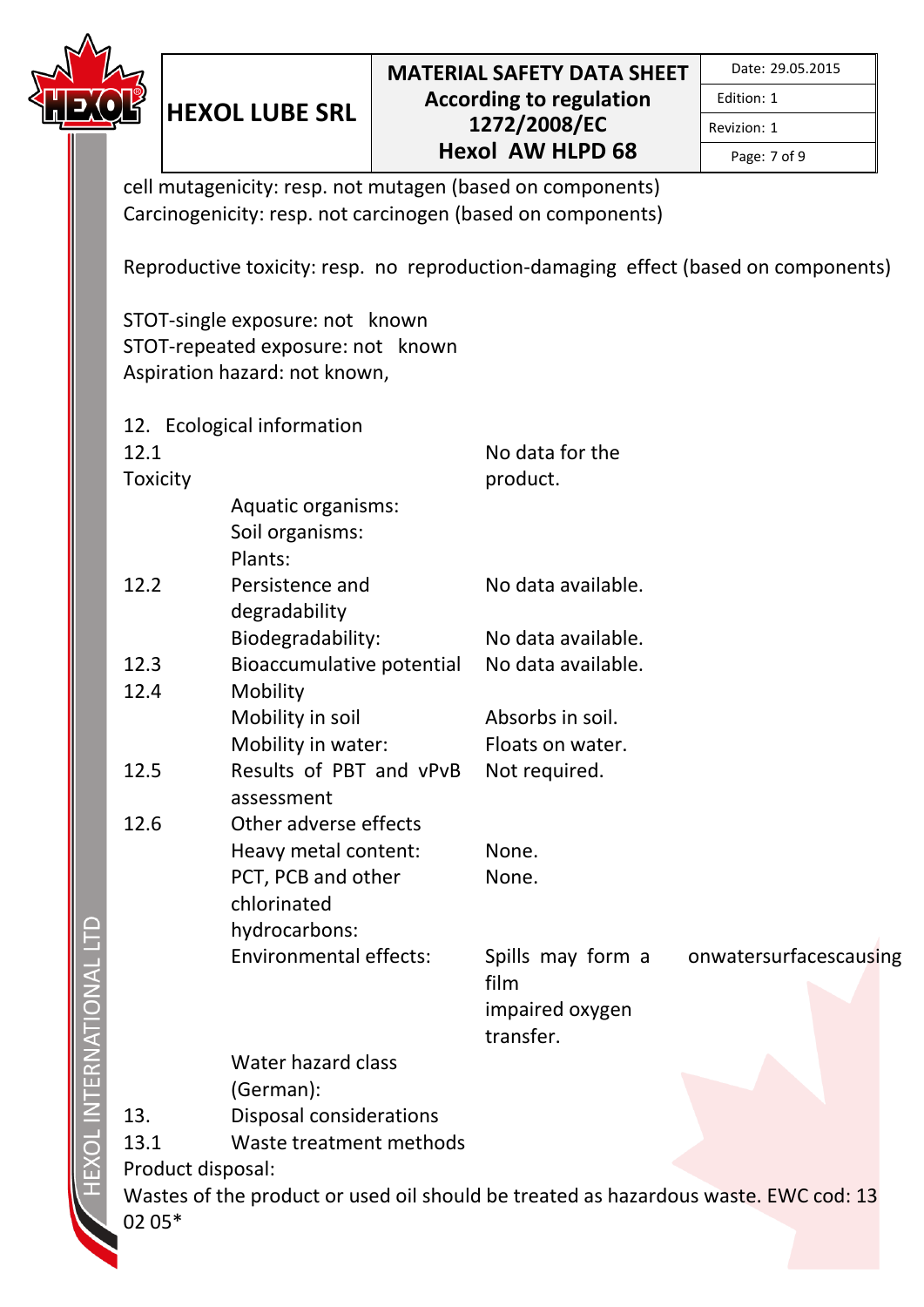

|  | Date: 29.05.2015 |
|--|------------------|
|--|------------------|

Edition: 1 Revizion: 1

Page: 8 of 9

Mineral-based non-chlorinated engine, gear and lubricating oils. Disposal must be in compliance with national and local regulations. Recommended waste treatment method: incineration

Packaging disposal:

**HEXOL LUBE SRL**

Containers with product residue should also be treated as hazardous waste according to national and local disposal regulations.

EWC cod: 15 01 10\*

Packaging containing residues of or contaminated by dangerous substances.

Disposal must be in compliance with national and local regulations.

Wastewater:

Quality of wastewater emitted to natural water must comply with national and local regulations.

Care should be taken in any case to ensure compliance with EC, national and local regulations. It is the responsibility of the user to know all relevant national and local regulations.

## 14. Transport information

|                                           | ADR/RID: Not classified.     |
|-------------------------------------------|------------------------------|
|                                           |                              |
| Inland waterways/ Sea transport ADN/IMDG: | Not classified.              |
|                                           | ICAO / IATA: Not classified. |
|                                           |                              |

## 15. Regulatory information

15.1 Safety, health and environmental regulations/legislation specific for the mixture. This safety data sheet has been prepared according to Regulation 1907/2006/EC (mod. 453/2010/EC) and 1272/2008/EC.

15.2 Chemical safety assessment. not available 16. Other information

The information given in this data sheet is based on our best knowledge at the time of publication. The information is related only to this product and is intended to assist its safe transport, handling and use. The given physical and chemical parameters describe the product only for the purpose of safety requirements and therefore should not be construed as guaranteeing any specific property of the product or as being part of a product specification or any contract.